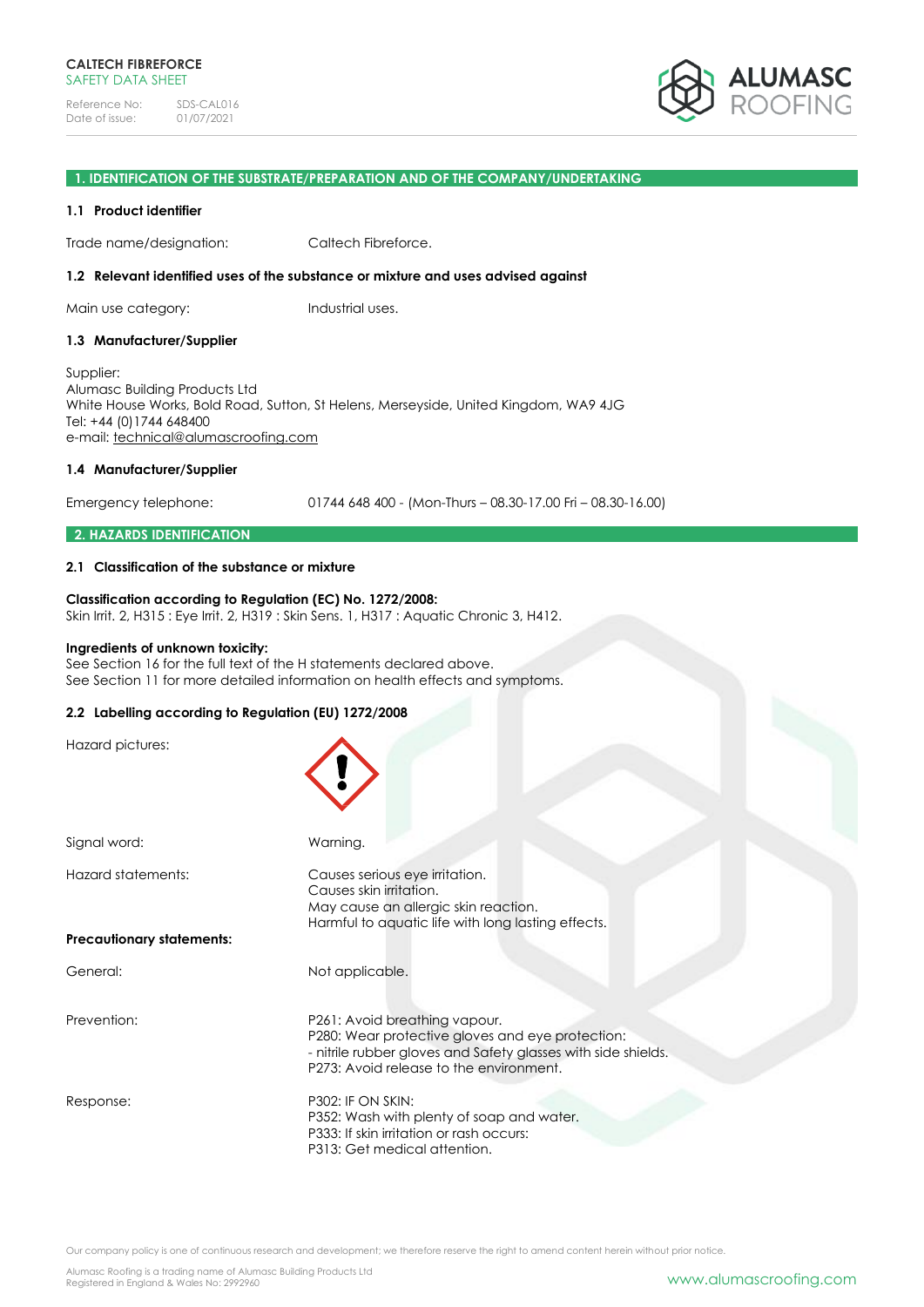Reference No: SDS-CAL016<br>Date of issue: 01/07/2021 Date of issue:



| Storage:                     | Not applicable.                                                                                                                                                                                    |
|------------------------------|----------------------------------------------------------------------------------------------------------------------------------------------------------------------------------------------------|
| Disposal:                    | P501: Dispose of contents and container in accordance with all local, regional, national<br>and international regulations.                                                                         |
| Hazardous ingredients:       | Aromatic Polyisocyanate Prepolymer N.O.S.; 1,6-Hexanediyl-Bis(2-(2-(1-Ethylpentyl)-3-<br>Oxazolidinyl)Ethyl)Carbamate; 3-Isocyanatomethyl-3,5,5-Trimethylcyclohexyl<br>Isocy-<br>Anate, Oligomers. |
| Supplemental label elements: | Contains isocyanates. May produce an allergic reaction.                                                                                                                                            |

# **Annex XVII - Restrictions on the manufacture, placing on the market and use of certain dangerous substances, mixtures and articles:**

Not applicable.

# **UFI Code:**

3CVU-45UY-9998-TS2T.

#### **Special packaging requirements:**

Not applicable.

# **2.3 Other hazards**

None known.

# **3. COMPOSITION AND INFORMATION ABOUT THE COMPONENTS**

# **3.1 Substances**

Modified urethane resin with integral chopped fibre. Stripe coat to lap joints, edges, bolt heads, cut ends, sharp angles.

#### **3.1 Mixture**

| Product/ingredient name                    | <b>Identifiers</b>  | %           | <b>Classification</b><br><b>Regulation (EC) No. 1272/2008 [CLP]</b> | <b>Type</b> |
|--------------------------------------------|---------------------|-------------|---------------------------------------------------------------------|-------------|
| Aromatic                                   | $CAS: -$            | $≥10 - ≤25$ | Skin Sens. 1, H317                                                  | $\boxed{1}$ |
| Polyisocyanate                             |                     |             |                                                                     |             |
| Prepolymer N.O.S.                          |                     |             |                                                                     |             |
| 1,6-Hexanediyl-Bis(2-                      | EC: 411-700-4       | $\leq 10$   | Skin Sens. 1, H317                                                  | $[1]$       |
| (2-(1-Ethylpentyl)                         | CAS: 140921-24-0    |             |                                                                     |             |
| -3-Oxazolidinyl) Ethyl)                    | Index: 616-079-00-5 |             |                                                                     |             |
| Carbamate                                  |                     |             |                                                                     |             |
| 3-Isocyanatomethyl-3,                      | EC: 500-125-5       | $\leq 5$    | Skin Sens. 1. H317                                                  | $[1]$       |
| 5,5-Trimethylcyclohexyl                    | CAS: 53880-05-0     |             |                                                                     |             |
| Isocyanate, Oligomers                      |                     |             |                                                                     |             |
| 2-Ethylhexyl                               | EC: 261-180-6       | $\leq 5$    | Skin Irrit. 2, H315                                                 | $[1]$       |
| (3-Isocyanatomethylphenyl) CAS: 58240-57-6 |                     |             |                                                                     |             |
| -Carbamate                                 |                     |             |                                                                     |             |
| Propylene Carbonate                        | EC: 203-572-1       | $\leq 5$    | Eye Irrit. 2, H319                                                  | $[1]$       |
|                                            | CAS: 108-32-7       |             |                                                                     |             |
|                                            | Index: 607-194-00-1 |             |                                                                     |             |
| Bis(Isopropyl)                             | REACH #:            | $\leq$ 3    | Asp. Tox. 1, H304                                                   | $[1]$       |
| Naphthalene                                | 01-2119565150-48    |             | Aquatic Chronic 1, H410 (M=1)                                       |             |
|                                            | EC: 254-052-6       |             |                                                                     |             |
|                                            | CAS: 38640-62-9     |             |                                                                     |             |
| Oxazolidine, 3-Butyl-2-                    | EC: 425-660-0       | $\leq$ 3    | Skin Corr. 1B, H314                                                 | $[1]$       |
| (1-Ethylpentyl)-                           | CAS: 165101-57-5    |             | Eye Dam. 1, H318                                                    |             |
| Xylene (Mixture Of                         | REACH #:            | $\leq$ 3    | Flam. Lig. 3, H226                                                  | [1] [2]     |
| Isomeres)                                  | 01-2119488216-32    |             | Acute Tox. 4, H312                                                  |             |
|                                            | EC: 215-535-7       |             | Acute Tox. 4, H332                                                  |             |
|                                            | CAS: 1330-20-7      |             | Skin Irrit. 2, H315                                                 |             |
|                                            |                     |             | Eye Irrit. 2, H319                                                  |             |

Our company policy is one of continuous research and development; we therefore reserve the right to amend content herein without prior notice.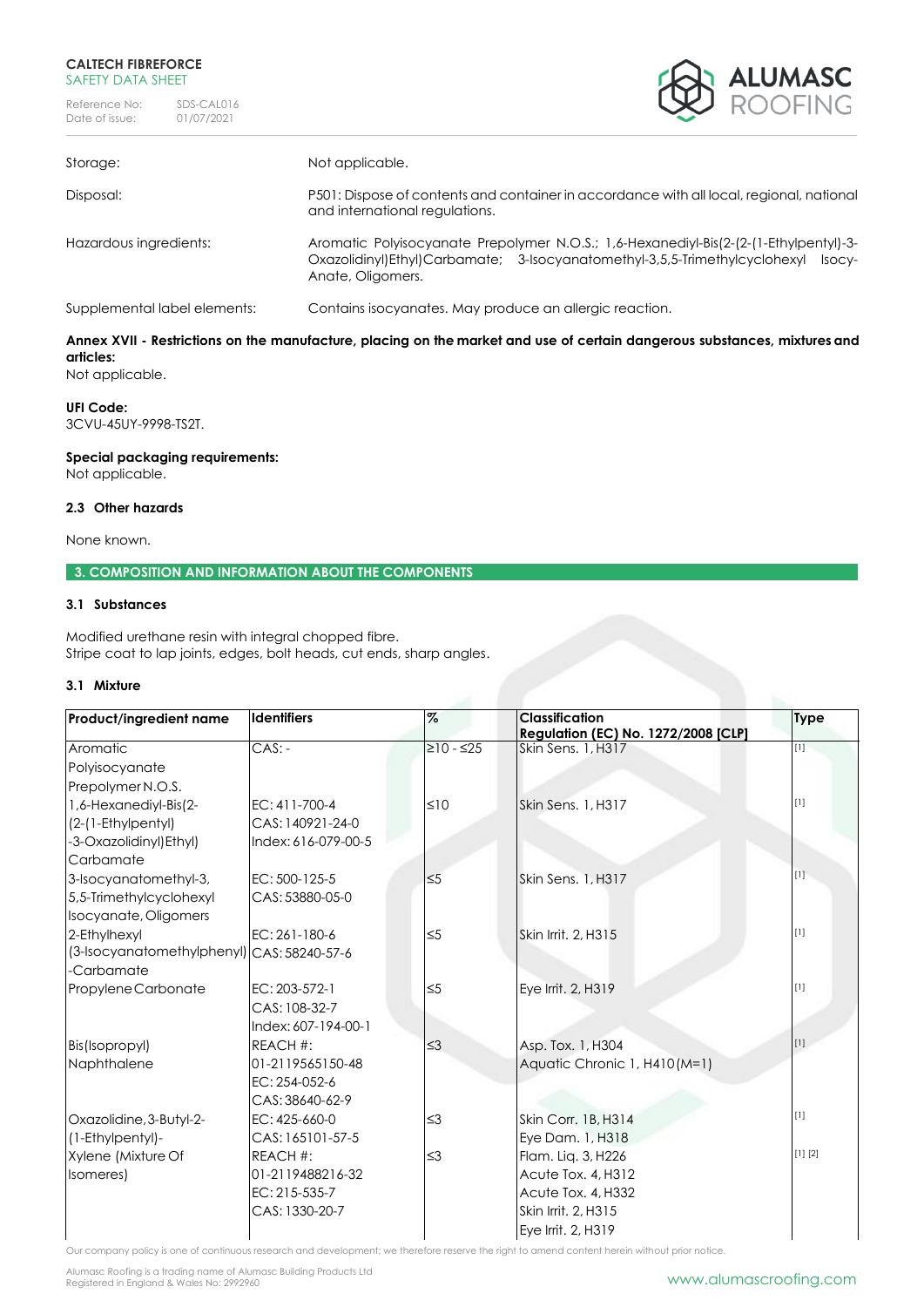Reference No: SDS-CAL016<br>Date of issue: 01/07/2021 Date of issue:



| 2-Methoxy-<br>1-Methylethyl Acetate                                                                                 | REACH #:<br>01-2119475791-29<br>EC: 203-603-9             | '≤3  | STOT SE 3, H335<br><b>STOT RE 2, H373</b><br>Asp. Tox. 1, H304<br>Flam. Liq. 3, H226<br><b>STOT SE 3, H336</b> | [1] [2] |
|---------------------------------------------------------------------------------------------------------------------|-----------------------------------------------------------|------|----------------------------------------------------------------------------------------------------------------|---------|
|                                                                                                                     | CAS: 108-65-6<br>Index: 607-195-00-7                      |      |                                                                                                                |         |
| Reaction Product Of N,<br>N'-Ethane-1,2-Diylbis<br>$(12 -$<br>Hydroxyoctadecanamide)<br>$12$ -Hydroxy-N- $[2$ - $[$ | REACH #:<br>01-0000017860-69<br>EC: 432-430-3<br>$CAS: -$ | ≤0,3 | Skin Sens. 1, H317<br>Aquatic Chronic 4, H413                                                                  |         |
| (1-Oxyhexyl) Amino]<br>Ethyl]Octadecanamide<br>and N,N'-Ethane-1,<br>2-Diylbis (Hexanamide)                         | Index: 616-200-00-1                                       |      |                                                                                                                |         |
| Tris(2-Methoxyethoxy)<br>Vinylsilane                                                                                | EC: 213-934-0<br>CAS: 1067-53-4                           | ≤0,3 | Repr. 2, H361f (Fertility)<br>See Section 16 for the full text of the<br>H statements declared above.          |         |

There are no additional ingredients present which, within the current knowledge of the supplier and in the concentrations applicable, are classified as hazardous to health or the environment, are PBTs, vPvBs or Substances of equivalent concern, or have been assigned a workplace exposure limit and hence require reporting in this section.

# **Type:**

[1] Substance classified with a health or environmental hazard.

[2] Substance with a workplace exposure limit.

[3] Substance meets the criteria for PBT according to Regulation (EC) No. 1907/2006, Annex XIII.

[4] Substance meets the criteria for vPvB according to Regulation (EC) No. 1907/2006, Annex XIII.

[5] Substance of equivalent concern.

[6] Additional disclosure due to company policy.

Occupational exposure limits, if available, are listed in Section 8.

# **4. FIRST AID MEASURES**

# **4.1 Description of first aid measures**

| General:                    | In all cases of doubt, or when symptoms persist, seek medical attention. Never give<br>anything by mouth to an unconscious person. If unconscious, place in recovery position<br>and seek medicaladvice.                                                            |
|-----------------------------|---------------------------------------------------------------------------------------------------------------------------------------------------------------------------------------------------------------------------------------------------------------------|
| Eye contact:                | Remove contact lenses, irrigate copiously with clean, fresh water, holding the eyelids<br>apart for at least 10 minutes and seek immediate medical advice.                                                                                                          |
| Inhalation:                 | Remove to fresh air. Keep person warm and at rest. If not breathing, if breathing is<br>irregular or if respiratory arrest occurs, provide artificial respiration or oxygen by trained<br>personnel.                                                                |
| Skin contact:               | Remove contaminated clothing and shoes. Wash skin thoroughly with soap and water<br>or use recognised skin cleanser. Do NOT use solvents or thinners.                                                                                                               |
| Ingestion:                  | Rinse mouth. If swallowed, seek medical advice immediately and show the container<br>or label. Keep person warm and at rest. Do NOT induce vomiting.                                                                                                                |
| Protection of first aiders: | No action shall be taken involving any personal risk or without suitable training. It may<br>be dangerous to the person providing aid to give mouth-to-mouth resuscitation. Wash<br>contaminated clothing thoroughly with water before removing it, or wear gloves. |

Our company policy is one of continuous research and development; we therefore reserve the right to amend content herein without prior notice.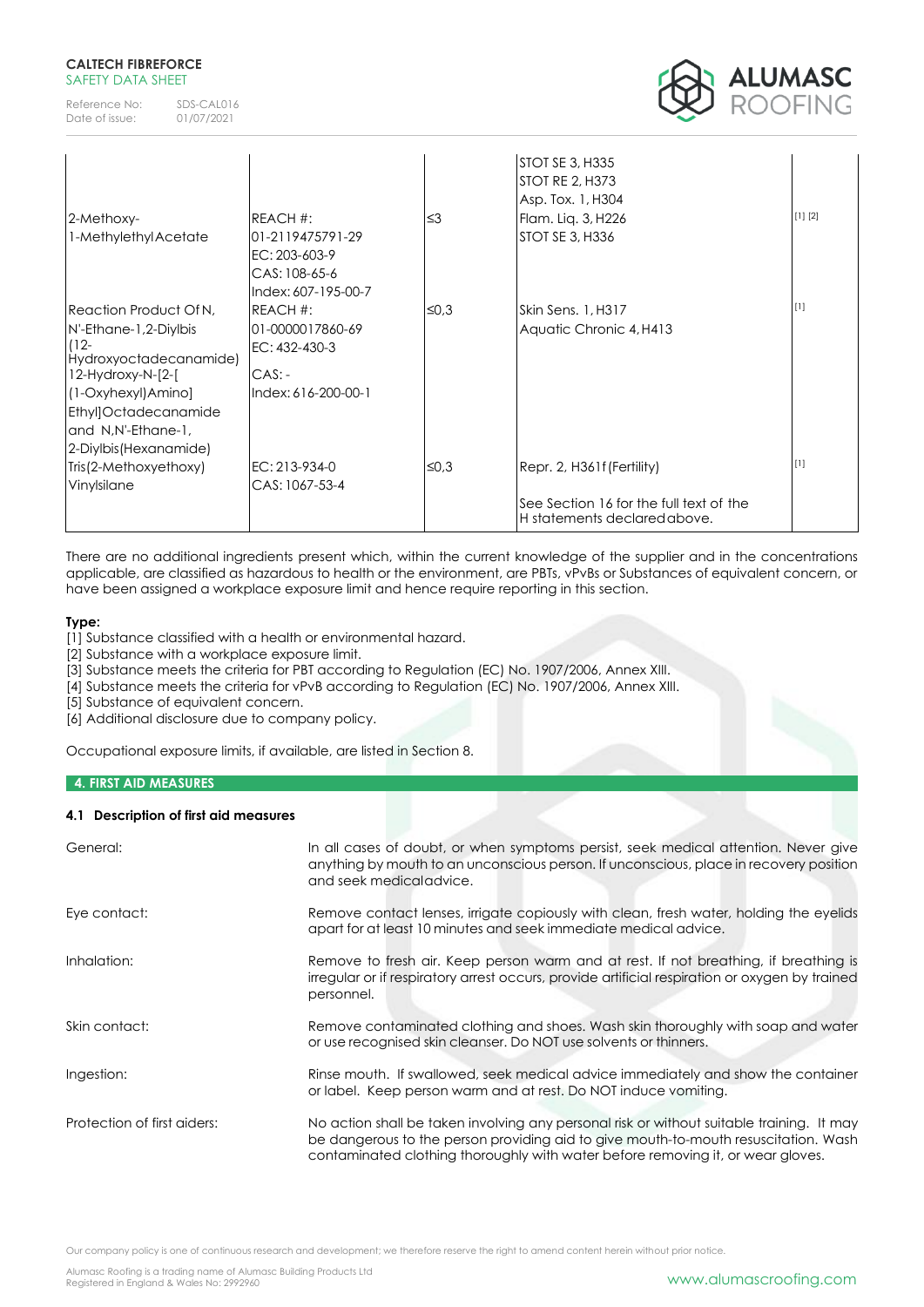

#### **4.2 Most important symptoms and effects, both acute and delayed**

There are no data available on the mixture itself. The mixture has been assessed following the conventional method of the CLP Regulation (EC) No 1272/2008 and is classified for toxicological properties accordingly. See Sections 2 and 3 for details.

Exposure to component solvent vapour concentrations in excess of the stated occupational exposure limit may result in adverse health effects such as mucous membrane and respiratory system irritation and adverse effects on the kidneys, liver and central nervous system. Symptoms and signs include headache, dizziness, fatigue, muscular weakness, drowsiness and, in extreme cases, loss of consciousness. Solvents may cause some of the above effects by absorption through the skin. If splashed in the eyes, the liquid may cause irritation and reversible damage.

Repeated or prolonged contact with the mixture may cause removal of natural fat from the skin, resulting in non- allergic contact dermatitis and absorption through the skin. This takes into account, where known, delayed and immediate effects and also chronic effects of components from short-term and long-term exposure by oral, inhalation and dermal routes of exposure and eye contact.

Based on the properties of the isocyanate components and considering toxicological data on similar mixtures, this mixture may cause acute irritation and/or sensitisation of the respiratory system, leading to an asthmatic condition, wheezing and tightness of the chest. Sensitised persons may subsequently show asthmatic symptoms when exposed to atmospheric concentrations well below the OEL. Repeated exposure may lead to permanent respiratory disability. Repeated or prolonged contact with irritants may cause dermatitis.

Contains aromatic polyisocyanate prepolymer n.o.s., 1,6-hexanediyl-bis(2-(2-(1-ethylpentyl)-3-oxazolidinyl) ethyl) carbamate, 3-Isocyanatomethyl-3,5,5-trimethylcyclohexyl isocyanate, oligomers, reaction product of N,N'-ethane-1, 2-diylbis(12 hydroxyoctadecanamide) 12-hydroxy-N-[2-[(1-oxyhexyl)amino]ethyl]octadecanamide and N,N'-ethane-1, 2-diylbis- (hexanamide). May produce an allergic reaction.

#### **Over exposure signs/symptoms:**

| Eye contact:  | Adverse symptoms may include the following:<br>- pain or irritation.<br>- watering.<br>- redness. |
|---------------|---------------------------------------------------------------------------------------------------|
| Inhalation:   | No specific data.                                                                                 |
| Skin contact: | Adverse symptoms may include the following:<br>Irritation / redness.                              |
| Ingestion:    | No specific data.                                                                                 |

#### **4.3 Indication of any immediate medical attention and special treatment needed**

#### **Notes to doctor:**

In case of inhalation of decomposition products in a fire, symptoms may be delayed. The exposed person may need to be kept under medical surveillance for 48 hours.

#### **Specific treatment:**

No specific treatment.

See toxicological information (Section 11).

# **5. FIRE-FIGHTING MEASURES**

#### **5.1 Extinguishing media**

#### **Suitable extinguishing media:**

Recommended: alcohol-resistant foam, CO2, powders, water spray or mist.

#### **Unsuitable extinguishing media:**

Do not use water jet.

#### **5.2 Special hazards arising from the substance or mixture**

#### **Hazards from the substance or mixture:**

In a fire or if heated, a pressure increase will occur and the container may burst.

This material is toxic to aquatic life with long lasting effects. Fire water contaminated with this material must be contained and prevented from being discharged to any waterway, sewer or drain.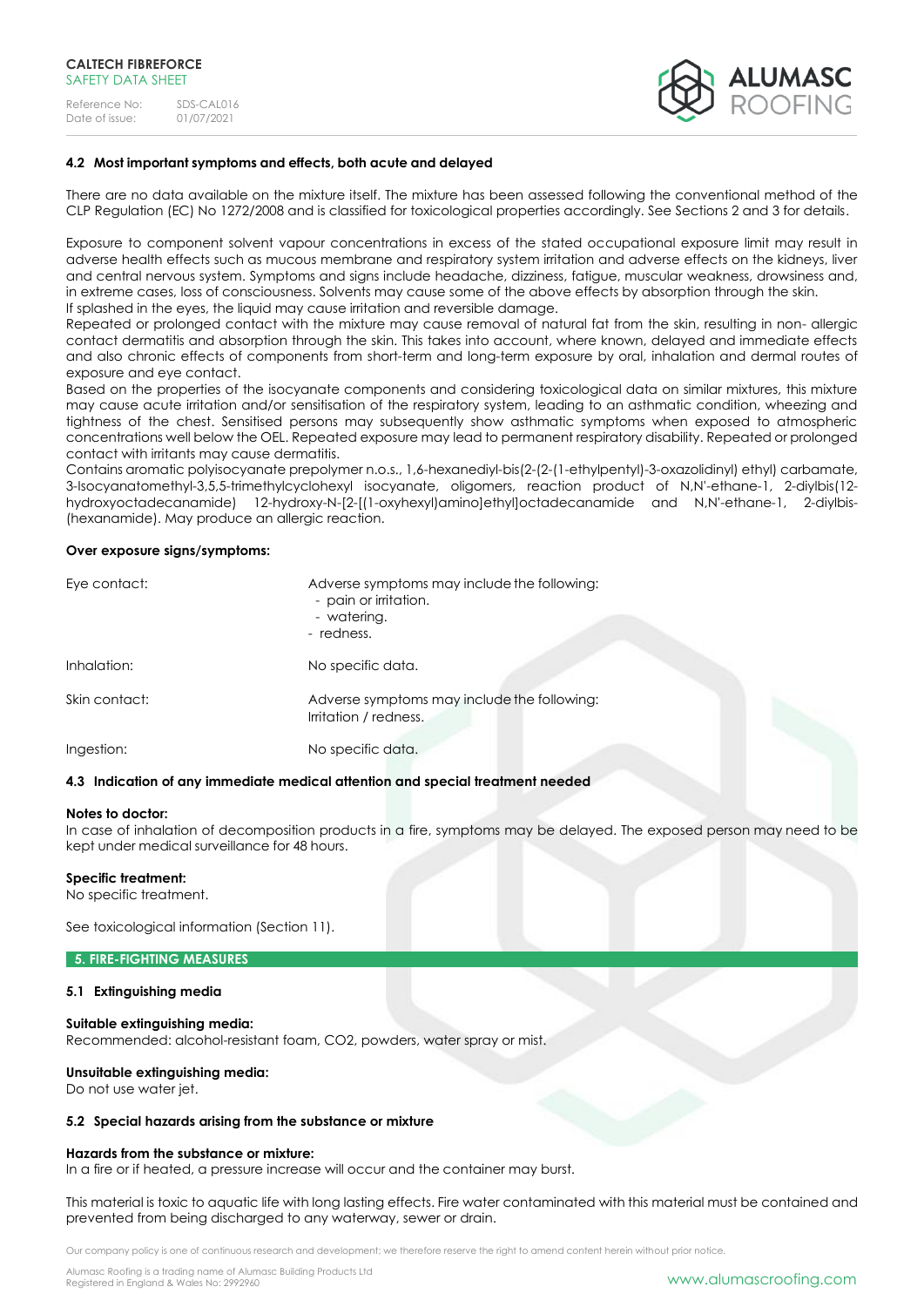Reference No: SDS-CAL016<br>Date of issue: 01/07/2021 Date of issue:



#### **Hazardous thermal decomposition products:**

Decomposition products may include the following materials:

- carbon dioxide.
- carbon monoxide.
- nitrogen oxides.
- sulfur oxides.
- halogenated compounds.
- metal oxide/oxides.

#### **5.3 Advice for fire-fighters**

#### **Special protective actions for fire-fighters:**

Promptly isolate the scene by removing all persons from the vicinity of the incident if there is a fire. No action shall be taken involving any personal risk or without suitable training.

#### Special protective equipment for fire-fighters:

Fire-fighters should wear appropriate protective equipment and self-contained breathing apparatus (SCBA) with a full facepiece operated in positive pressure mode. Clothing for fire-fighters (including helmets, protective boots and gloves) conforming to European standard EN 469 will provide a basic level of protection for chemical incidents.

#### **6. ACCIDENTIAL RELEASE MEASURES**

#### **6.1 Personal precautions, protective equipment and emergency procedures**

#### **For non-emergency personnel:**

No action shall be taken involving any personal risk or without suitable training.

Evacuate surrounding areas. Keep unnecessary and unprotected personnel from entering. Do not touch or walk through spilt material. Avoid breathing vapour or mist. Provide adequate ventilation. Wear appropriate respirator when ventilation is inadequate. Put on appropriate personal protective equipment.

#### **For emergency responders:**

If specialised clothing is required to deal with the spillage, take note of any information in Section 8 on suitable and unsuitable materials. See also the information in "For non-emergency personnel".

#### **6.2 Environmental precautions**

Avoid dispersal of spilt material and runoff and contact with soil, waterways, drains and sewers. Inform the relevant authorities if the product has caused environmental pollution (sewers, waterways, soil or air). Water polluting material. May be harmful to the environment if released in large quantities. Collect spillage.

#### **6.3 Methods and materials for containment and cleaning up**

#### **Small spill:**

Stop leak if without risk. Move containers from spill area. Dilute with water and mop up if water-soluble. Alternatively, or if water-insoluble, absorb with an inert dry material and place in an appropriate waste disposal container. Dispose of via a licensed waste disposal contractor.

#### **Large spill:**

Stop leak if without risk. Move containers from spill area. Approach the release from upwind. Prevent entry into sewers, water courses, basements or confined areas. Wash spillages into an effluent treatment plant or proceed as follows. Contain and collect spillage with non-combustible, absorbent material e.g. sand, earth, vermiculite or diatomaceous earth and place in container for disposal according to local regulations. Dispose of via a licensed waste disposal contractor. Contaminated absorbent material may pose the same hazard as the spilt product.

#### **6.4 Reference to other sections**

See Section 1 for emergency contact information. See Section 8 for information on appropriate personal protective equipment. See Section 13 for additional waste treatment information.

#### **7. HANDLING AND STORAGE**

#### **7.1 Precautions for safe handling**

Care should be taken when re-opening partly-used containers. Keep away from heat, sparks and flame. No sparking tools should be used.

Our company policy is one of continuous research and development; we therefore reserve the right to amend content herein without prior notice.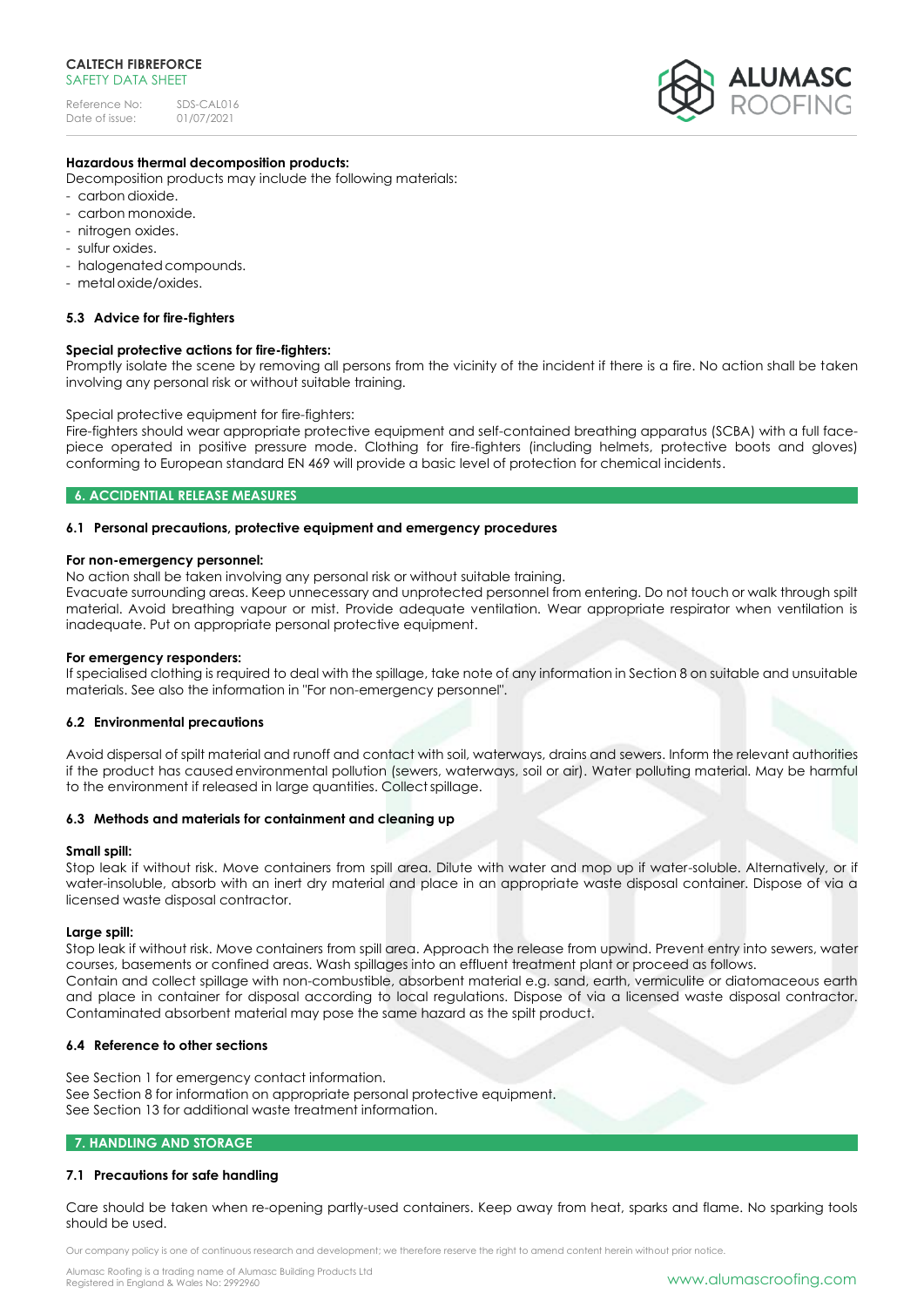

Avoid contact with skin and eyes. Avoid the inhalation of dust, particulates, spray or mist arising from the application of this mixture. Avoid inhalation of dust from sanding.

Eating, drinking and smoking should be prohibited in areas where this material is handled, stored and processed.

Put on appropriate personal protective equipment (see Section 8). Never use pressure to empty. Container is not a pressure vessel.

Always keep in containers made from the same material as the original one. Comply with the health and safety at work laws. Do not allow to enter drains or watercourses.

## **7.2 Conditions for safe storage, including any incompatibilities**

#### **Store in accordance with local regulations.**

Notes on joint storage

Keep away from: oxidising agents, strong alkalis, strong acids.

#### **Additional information on storage conditions:**

Observe label precautions. Store in a dry, cool and well-ventilated area. Keep away from heat and direct sunlight. Keep away from sources of ignition. No smoking. Prevent unauthorised access. Containers that have been opened must be carefully resealed and kept upright to prevent leakage.

# **7.3 Specific end use(s)**

No data available.

# **8. EXPOSURE CONTROLS/PERSONAL PROTECTION**

The information in this section contains generic advice and guidance. Information is provided based on typical anticipated uses of the product. Additional measures might be required for bulk handling or other uses that could significantly increase worker exposure or environmental releases.

#### **8.1 Control parameters**

#### **Occupational exposure limits:**

| Product/ingredient name         | <b>Exposure limit values</b>                                          |
|---------------------------------|-----------------------------------------------------------------------|
| Xylene (Mixture of Isomeres)    | EH40/2005 WELs (United Kingdom (UK), 12/2011). Absorbed through skin. |
|                                 | STEL: 441 mg/m <sup>3</sup> 15 minutes.                               |
|                                 | STEL: 100 ppm 15 minutes.                                             |
|                                 | TWA: $220 \text{ mg/m}^3$ 8 hours.                                    |
|                                 | TWA: 50 ppm 8 hours.                                                  |
|                                 | EH40/2005 WELs (United Kingdom (UK), 12/2011). Absorbed through skin. |
| 2-Methoxy-1-Methylethyl Acetate | STEL: 548 mg/m <sup>3</sup> 15 minutes.                               |
|                                 | STEL: 100 ppm 15 minutes.                                             |
|                                 | TWA: $274$ mg/m <sup>3</sup> 8 hours.                                 |
|                                 | TWA: 50 ppm 8 hours.                                                  |

#### **Recommended monitoring procedure:**

If this product contains ingredients with exposure limits, personal, workplace atmosphere or biological monitoring may be required to determine the effectiveness of the ventilation or other control measures and/or the necessity to use respiratory protective equipment. Reference should be made to monitoring standards, such as the following: European Standard EN 689 (Workplace atmospheres - Guidance for the assessment of exposure by inhalation to chemical agents for comparison with limit values and measurement strategy) European Standard EN 14042 (Workplace atmospheres - Guide for the application and use of procedures for the assessment of exposure to chemical and biological agents) European Standard EN 482 (Workplace atmospheres - General requirements for the performance of procedures for the measurement of chemical agents) Reference to national guidance documents for methods for the determination of hazardous substances will also be required.

#### **DNELs/DMELs:**

| Product/ingredient name   | <b>Type</b>                | <b>Exposure</b>                          | Value                                | Population           | <b>Effects</b> |
|---------------------------|----------------------------|------------------------------------------|--------------------------------------|----------------------|----------------|
| Bis(Isopropyl)Naphthalene | <b>DNEL</b>                | Long term oral                           | $2l$ mg/kg<br>bw/day                 | Consumers            |                |
|                           | <b>IDNEL</b>               | Long term dermal                         | $2i$ mg/kg<br>bw/day                 | Consumers            |                |
|                           | <b>DNEL</b><br><b>DNEL</b> | Long term inhalation<br>Long term dermal | $7.4 \,\mathrm{mg/m^3}$<br>4,3 mg/kg | Consumers<br>Workers |                |

Our company policy is one of continuous research and development; we therefore reserve the right to amend content herein without prior notice.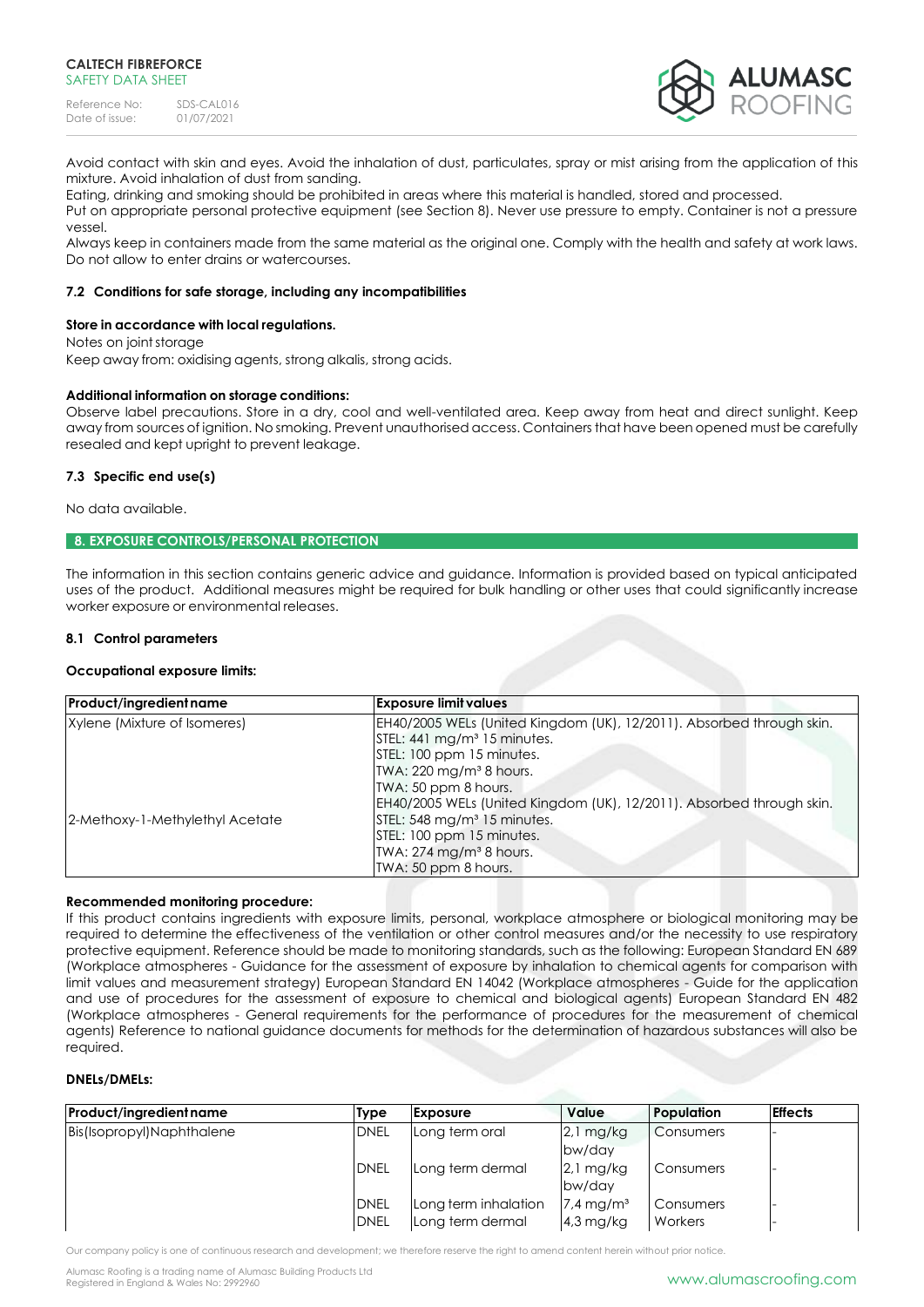

|                                 |             |                       | bw/day                    |           |          |
|---------------------------------|-------------|-----------------------|---------------------------|-----------|----------|
|                                 | <b>DNEL</b> | Long term inhalation  | $30 \,\mathrm{mg/m^3}$    | Workers   |          |
| Xylene (Mixture of Isomeres)    | <b>DNEL</b> | Short term inhalation | $289$ mg/m <sup>3</sup>   | Workers   | Local    |
|                                 | <b>DNEL</b> | Short term inhalation | $289$ mg/m <sup>3</sup>   | Workers   | Systemic |
|                                 | <b>DNEL</b> | Long term inhalation  | 77 mg/m $\rm{^3}$         | Workers   | Systemic |
|                                 | <b>DNEL</b> | Long term dermal      | $180 \,\mathrm{mg/m^3}$   | Workers   | Systemic |
|                                 | <b>DNEL</b> | Short term inhalation | $174 \,\mathrm{mg/m^3}$   | Consumers | Local    |
|                                 | <b>DNEL</b> | Short term inhalation | $174$ mg/m <sup>3</sup>   | Consumers | Systemic |
|                                 | <b>DNEL</b> | Long term inhalation  | $14,8 \,\mathrm{mg/m^3}$  | Consumers | Systemic |
|                                 | <b>DNEL</b> | Long term dermal      | $108 \,\mathrm{mg/m^3}$   | Consumers | Systemic |
| 2-Methoxy-1-Methylethyl Acetate | <b>DNEL</b> | Long term inhalation  | $275 \,\mathrm{mg/m^3}$   | Workers   | Systemic |
|                                 | <b>DNEL</b> | Long term dermal      | $153.5 \,\mathrm{mg/m^3}$ | Workers   | Systemic |
|                                 | <b>DNEL</b> | Long term dermal      | $54,8 \,\mathrm{mg/m^3}$  | Consumers | Systemic |
|                                 | <b>DNEL</b> | Long term oral        | 1,67 mg/mª                | Consumers | Systemic |

# **PNECs:**

| Product/ingredient name                     | <b>Compartment detail</b> | Value                  | <b>Method detail</b> |
|---------------------------------------------|---------------------------|------------------------|----------------------|
| Bis(Isopropyl)Naphthalene                   | Sewage treatment plant    | $0.15$ mg/l            |                      |
|                                             | Fresh water               | $0,26 \mu g/l$         |                      |
|                                             | Marine                    | $0,026 \mu g/l$        |                      |
|                                             | Fresh water sediment      | 0,94 mg/kg dwt         |                      |
|                                             | Marine water sediment     | 0,094 mg/kg dwt        |                      |
|                                             | Soil                      | $0.19$ mg/kg dwt       |                      |
| Xylene (Mixture of Isomeres)                | Fresh water               | $0,327$ mg/l           |                      |
|                                             | Marine water              | $0,327$ mg/l           |                      |
|                                             | Fresh water sediment      | 12,46 mg/kg            |                      |
|                                             | Marine water sediment     | 12,46 mg/kg            |                      |
|                                             | Soil                      | 2,31 mg/kg             |                      |
|                                             | Sewage treatment plant    | $6,58 \,\mathrm{mg/l}$ |                      |
| 2-Methoxy-1-Methylethyl Acetate             | Fresh water               | $0,635$ mg/l           |                      |
|                                             | Fresh water sediment      | $3,29$ mg/kg           |                      |
|                                             | Marine water sediment     | 0,329 mg/kg            |                      |
|                                             | Soil                      | $0.29$ mg/kg           |                      |
|                                             | Sewage treatment plant    | 100 mg/l               |                      |
| Reaction product of N,N'-Ethane-1,2-Diylbis | Fresh water               | $0,085$ mg/l           |                      |
| (12-Hydroxyoctadecanamide) 12-Hydroxy-N-    |                           |                        |                      |
| [2-[(1-Oxyhexyl)Amino]Ethyl]Octadecanamide  |                           |                        |                      |
| and N,N'-Ethane-1,2-Diylbis(Hexanamide)     |                           |                        |                      |

#### **8.2 Exposure controls**

Provide adequate ventilation. Where reasonably practicable, this should be achieved by the use of local exhaust ventilation and good general extraction. Air-fed protective respiratory equipment must be worn by the spray operator, even when good ventilation is provided. In other operations, if local exhaust ventilation and good general extraction are not sufficient to maintain concentrations of particulates and solvent vapours below the OEL, suitable respiratory protection must be worn. (See Occupational exposurecontrols).

#### **Individual protection measures:**

Hygiene measures: Wash hands, forearms and face thoroughly after handling chemical products, before eating, smoking and using the lavatory and at the end of the working period. Appropriate techniques should be used to remove potentially contaminated clothing. Contaminated work clothing should not be allowed out of the workplace. Wash contaminated clothing before reusing. Ensure that eyewash stations and safety showers are close to the workstation location.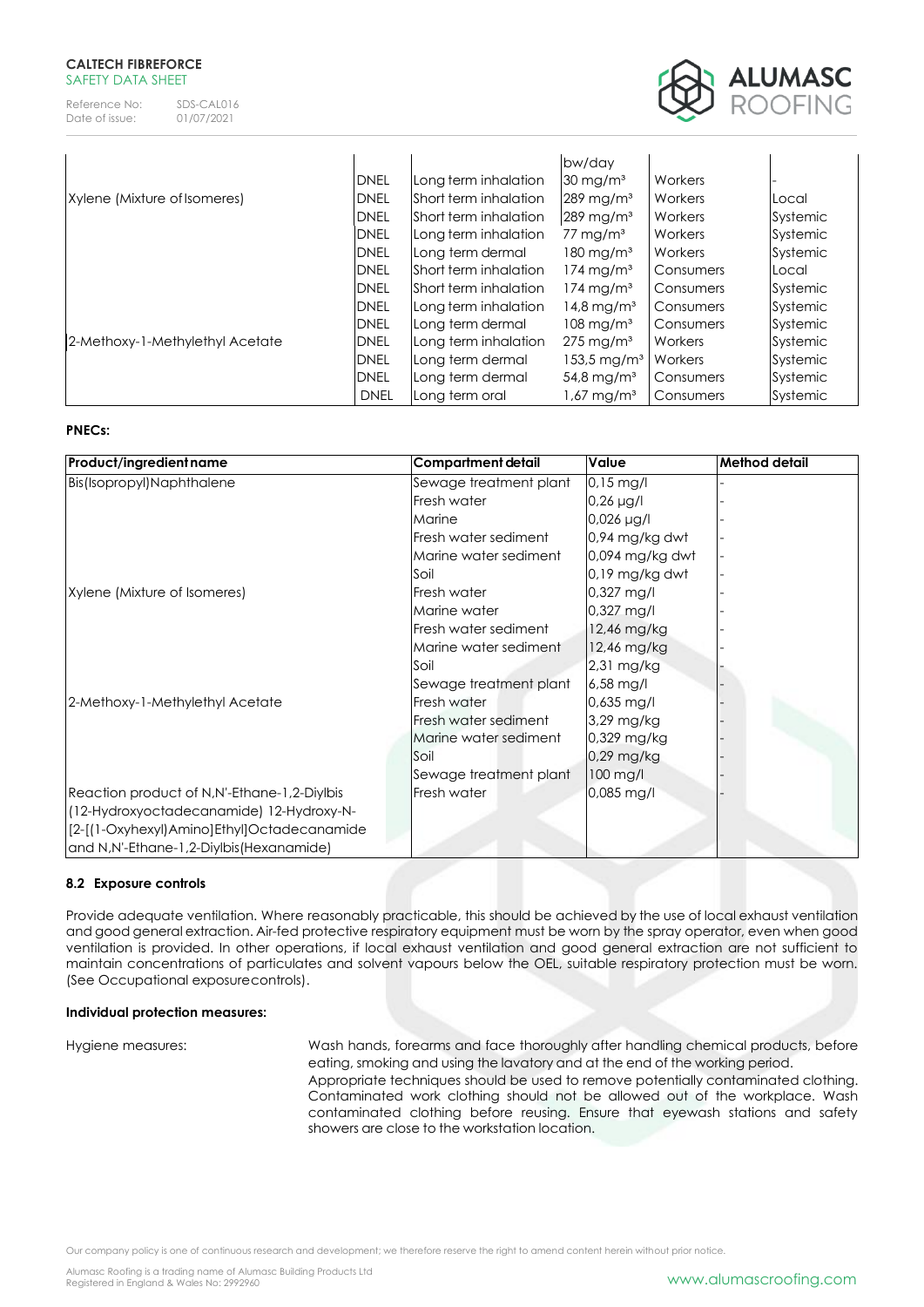

**Skin protection:**

Eye/face protection: Safety eyewear complying with an approved standard should be used when a risk assessment indicates this is necessary to avoid exposure to liquid splashes, mists, gases or dusts. If contact is possible, the following protection should be worn, unless the assessment indicates a higher degree of protection: chemical splash goggles. Recommended: safety glasses with side-shields. (EN 166)

# Hand protection: There is no one glove material or combination of materials that will give unlimited resistance to any individual or combination of chemicals. The breakthrough time must be greater than the end use time of the product. The instructions and information provided by the glove manufacturer on use, storage, maintenance and replacement must be followed. Gloves should be replaced regularly and if there is any sign of damage to the glove material. Always ensure that gloves are free from defects and that they are stored and used correctly. The performance or effectiveness of the glove may be reduced by physical/chemical damage and poor maintenance. Barrier creams may help to protect the exposed areas of the skin but should not be applied once exposure has occurred. Gloves: For prolonged or repeated handling, use the following types of gloves: - Recommended: > 8 hours (breakthrough time): motrile rubber (0.5mm) gloves. The recommendation for the type or types of glove to use when handling this product is based on information from the following source: - EN 374. The user must check that the final choice of type of glove selected for handling this product is the most appropriate and takes into account the particular conditions of use, as included in the user's risk assessment. Body protection: Personal protective equipment for the body should be selected based on the task being performed and the risks involved and should be approved by a specialist before handling this product. Recommended: Wear overalls or long sleevedshirt. (EN 467) Other skin protection: Appropriate footwear and any additional skin protection measures should be selected based on the task being performed and the risks involved and should be approved by a specialist before handling this product. Respiratory protection: Based on the hazard and potential for exposure, select a respirator that meets the appropriate standard or certification. Respirators must be used according to a respiratory protection program to ensure proper fitting, training, and other important aspects of use. Recommended: organic vapour (Type A) and particulate filter (EN 141)

#### **Environmental exposure controls:**

Emissions from ventilation or work process equipment should be checked to ensure they comply with the requirements of environmental protection legislation. In some cases, fume scrubbers, filters or engineering modifications to the process equipment will be necessary to reduce emissions to acceptable levels.

#### **9. PHYSICAL AND CHEMICAL PROPERTIES**

#### **9.1 Information on basic physical and chemical properties**

#### **Appearance:**

Physical state: Liquid. Colour: Not available. Odour : Not available. Odour threshold: Not available. pH:  $P$ Melting point / freezing point: Not available. Initial boiling point & boiling range: Not available. Flash point: Closed cup: 102 °C. Evaporation rate: Not available. Flammability (solid, gas): Not available.

Our company policy is one of continuous research and development; we therefore reserve the right to amend content herein without prior notice.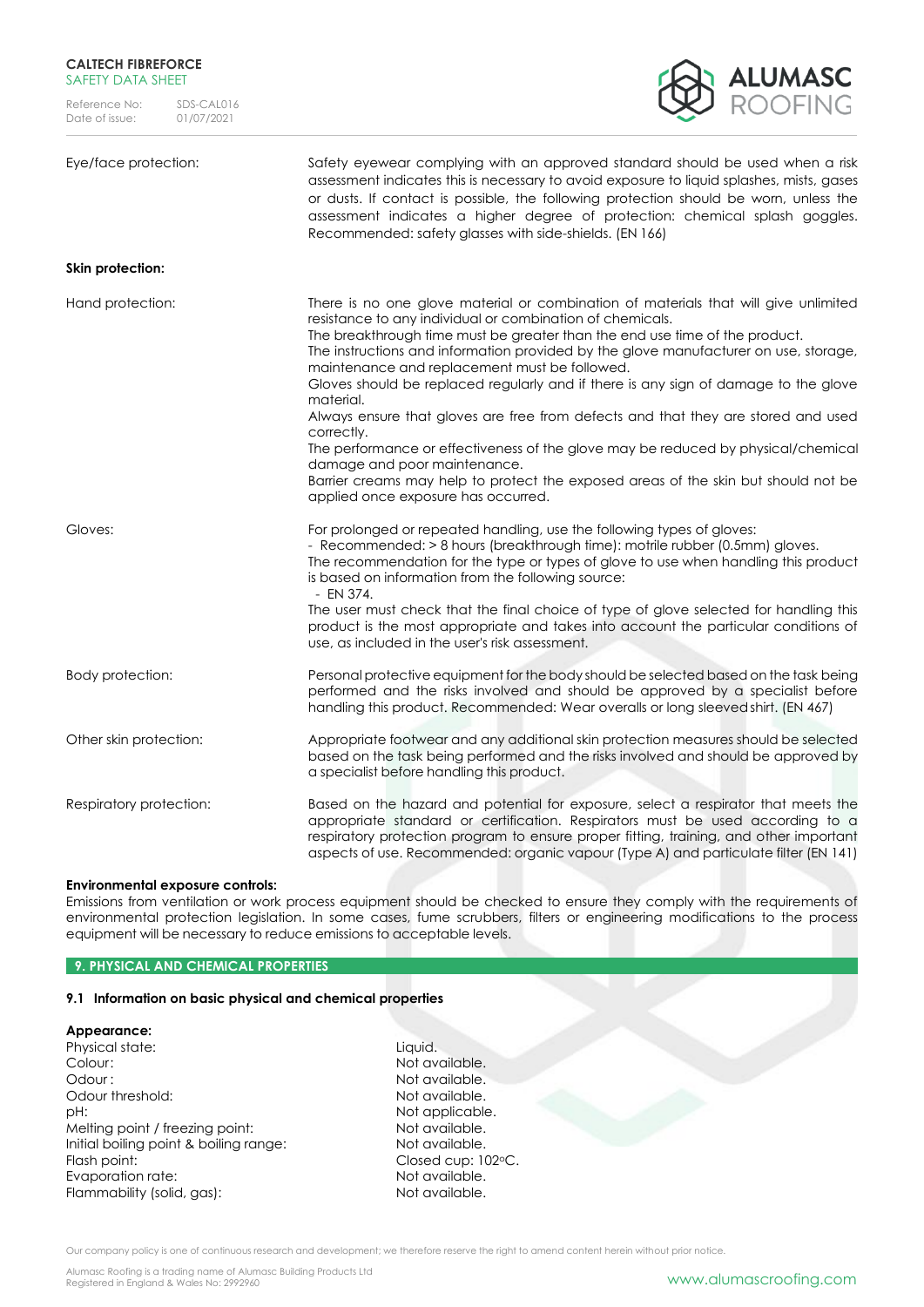Reference No: SDS-CAL016<br>Date of issue: 01/07/2021 Date of issue:



Upper/lower flammability or exposure limit: Not available. Vapour pressure:  $\blacksquare$ Vapour density:  $\blacksquare$ Relative density: 1,42. Solubility(ies): Insoluble in the following materials: cold & hot water. Partition co-efficient n-octanol/water: Not available.<br>Auto-ignition temperature: Not available. Auto-ignition temperature: Decomposition temperature: Not available. Viscosity: Dynamic (room temperature): 15000 mPa's. Explosive properties: Non-explosive in the presence of the following materials or conditions:

Oxidising properties: Not available.

#### **9.2 Other information**

No additional information.

### **10. STABILITY AND REACTIVITY**

#### **10.1 Reactivity**

No specific test data related to reactivity available for this product or its ingredients.

#### **10.2 Chemical stability**

Stable under recommended storage and handling conditions (see Section 7).

#### **10.3 Possibility of hazardous reactions**

Under normal conditions of storage and use, hazardous reactions will not occur.

#### **10.4 Conditions to avoid**

In a fire, hazardous decomposition products may beproduced.

#### **10.5 Incompatible materials**

Keep away from: oxidising agents, strong alkalis, strong acids, amines, alcohols, water. Uncontrolled exothermic reactions occur with amines and alcohols.

open flames, sparks and static discharge andheat.

#### **10.6 Hazardous decomposition products**

Under normal conditions of storage and use, hazardous decomposition products should not be produced.

# **11. TOXICOLOGICAL INFORMATION**

## **11.1 Information on toxicological effects**

#### **Acute toxicity:**

| Product/ingredient name      | Result                          | <b>Species</b> | Dose        | <b>Exposure</b> |
|------------------------------|---------------------------------|----------------|-------------|-----------------|
| Aromatic Polyisocyanate      | LD50 oral                       | Rat            | >5000 mg/kg |                 |
| Prepolymer N.O.S.            |                                 |                |             |                 |
| 3-Isocyanatomethyl-3,5,      | LC50 inhalation dusts and mists | Rat            | >5,01 mg/l  | 4 hours         |
| 5-Trimethylcyclohexyl        |                                 |                |             |                 |
| Isocyanate, Oligomers        |                                 |                |             |                 |
|                              | LD50 oral                       | Rat            | >5000 mg/kg |                 |
| Propylene Carbonate          | LD50 oral                       | Rat            | >5000 mg/kg |                 |
| Bis(Isopropyl)Naphthalene    | LC50 inhalation vapour          | Rat            | $5.64$ mg/l | 4 hours         |
|                              | LD50 dermal                     | Rat            | >4500 mg/kg |                 |
|                              | LD50 oral                       | Rat            | >4000 mg/kg |                 |
| Xylene (Mixture of Isomeres) | LC50 inhalation gas             | Rat            | 5000 ppm    | 4 hours         |
|                              | LC50 inhalation gas             | Rat            | 6670 ppm    | 4 hours         |
|                              | LD50 oral                       | Rat            | 4300 mg/kg  |                 |

Our company policy is one of continuous research and development; we therefore reserve the right to amend content herein without prior notice.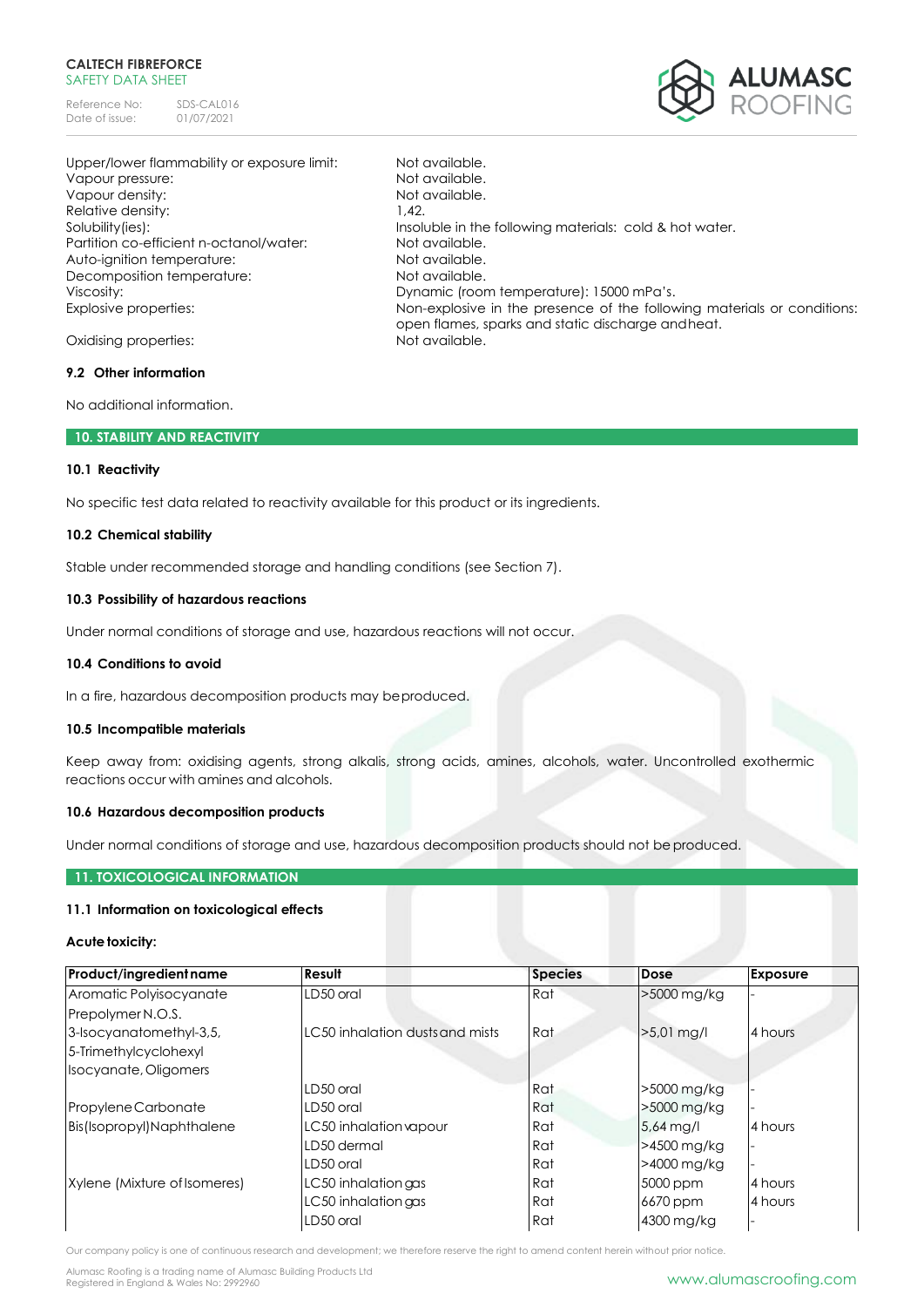Reference No: SDS-CAL016<br>Date of issue: 01/07/2021 Date of issue:



|                             | <b>TDL0</b> dermal     | Rabbit | 4300 mg/kg  |         |
|-----------------------------|------------------------|--------|-------------|---------|
| 2-Methoxy-1-Methylethyl     | LC50 inhalation vapour | Rat    | 4345 mg/l   | 6 hours |
| Acetate                     |                        |        |             |         |
|                             | LD50 dermal            | Rabbit | $>5$ g/kg   |         |
|                             | LD50 oral              | Rat    | 8532 mg/kg  |         |
| Reaction product of N,N'-   | LD50 dermal            | Rat    | >2000 mg/kg |         |
| Ethane-1,2-Diylbis          |                        |        |             |         |
| (12-Hydroxyoctadecanamide)  |                        |        |             |         |
| $12$ -Hydroxy-N- $[2$ - $[$ |                        |        |             |         |
| [1-Oxyhexyl]Amino]Ethyl]    |                        |        |             |         |
| Octadecanamide And N.N'-    |                        |        |             |         |
| <b>Ethane-1,2-Diylbis</b>   |                        |        |             |         |
| (Hexanamide)                |                        |        |             |         |
|                             | LD50 oral              | Rat    | >2000 mg/kg |         |
| Tris(2-Methoxyethoxy)       | LD50 oral              | Rat    | 2960 mg/kg  |         |
| Vinylsilane                 |                        |        |             |         |

# **Conclusion/summary:**

Based on available data, the classification criteria are not met.

# **Acute toxicity estimates:**

Not available.

# **Irritation/corrosion:**

| Product/ingredient name                  | Result                   | <b>Species</b> | <b>Score</b> | Exposure                                          | <b>Observation</b> |
|------------------------------------------|--------------------------|----------------|--------------|---------------------------------------------------|--------------------|
| 3-Isocyanatomethyl-3,5,                  | Skin - Oedema            | Rabbit         | $\Omega$     |                                                   |                    |
| 5-Trimethylcyclohexyl                    |                          |                |              |                                                   |                    |
| Isocyanate, Oligomers                    |                          |                |              |                                                   |                    |
|                                          | Eyes - Cornea opacity    | Rabbit         |              |                                                   |                    |
| 2-Ethylhexyl                             | Eyes - Severe irritant   | Rabbit         |              | 24 hours 100                                      |                    |
| (3-Isocyanatomethylphenyl)-<br>Carbamate |                          |                |              | microliters                                       |                    |
| Propylene Carbonate                      | Eyes - Moderateirritant  | Rabbit         |              | 60 milligrams                                     |                    |
|                                          | Skin - Moderate irritant | Human          |              | <b>72 hours 100</b><br>milligrams<br>Intermittent |                    |
|                                          | Skin - Moderate irritant | Rabbit         |              | 500<br>milligrams                                 |                    |
| Bis(Isopropyl)Naphthalene                | Skin - Oedema            | Rabbit         | IO           |                                                   |                    |
|                                          | Eyes - Cornea opacity    | Rabbit         |              |                                                   |                    |
| Xylene (Mixture Of Isomeres)             | Eyes - Mildirritant      | Rabbit         |              | 87 milligrams                                     |                    |
|                                          | Eyes - Severeirritant    | Rabbit         |              | 24 hours 5<br>milligrams                          |                    |
|                                          | Skin - Mildirritant      | Rat            |              | 8 hours 60<br>microliters                         |                    |
|                                          | Skin - Moderate irritant | Rabbit         |              | 24 hours 500<br>milligrams                        |                    |
|                                          | Skin - Moderate irritant | Rabbit         |              | 100 Percent                                       |                    |
| Tris(2-Methoxyethoxy)<br>Vinylsilane     | Skin - Mildirritant      | Rabbit         |              | 500<br>milligrams                                 |                    |

# **Conclusion/summary:**

Skin: Causes skin irritation.<br>
Eyes: Causes serious eye in

Eyes: Causes serious eye irritation.<br>
Respiratory: Based on available data, the Based on available data, the classification criteria are not met.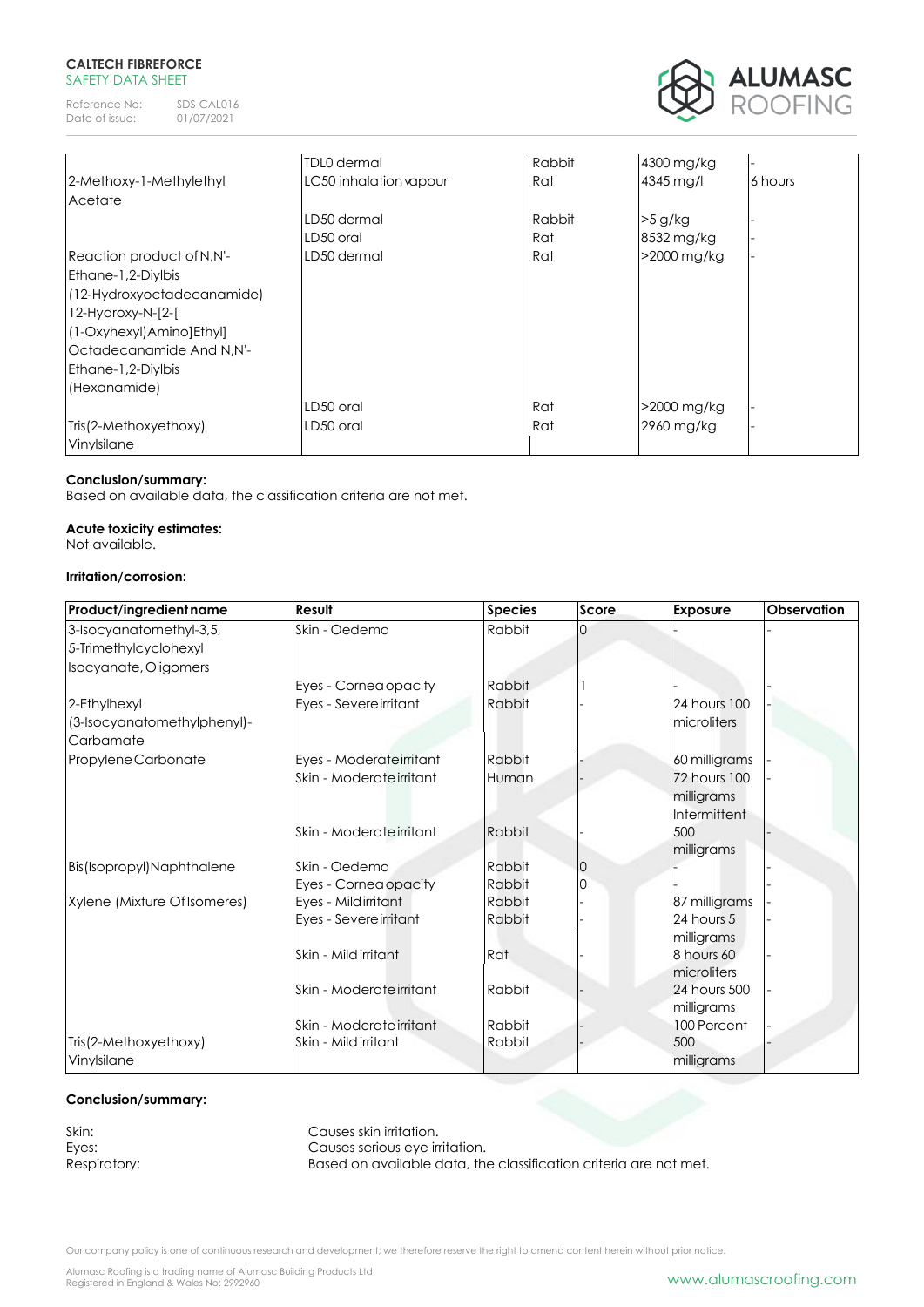Reference No: SDS-CAL016<br>Date of issue: 01/07/2021 Date of issue:



# **Sensitisation:**

| Product/ingredient name          | Route of exposure | <b>Species</b> | Result          |
|----------------------------------|-------------------|----------------|-----------------|
| 3-Isocyanatomethyl-3,5,          | Skin              | Rabbit         | Sensitising     |
| 5-Trimethylcyclohexyl            |                   |                |                 |
| Isocyanate, Oligomers            |                   |                |                 |
| Bis(Isopropyl)Naphthalene        | Skin              | Guinea pig     | Not sensitising |
| Reaction product of N,N'-        | Skin              | Mouse          | Sensitisina     |
| <b>Ethane-1,2-Divibis</b>        |                   |                |                 |
| (12-Hydroxyoctadecanamide)       |                   |                |                 |
| 12-Hydroxy-N-[2-[                |                   |                |                 |
| [(1-Oxyhexyl)Amino]Ethyl]        |                   |                |                 |
| Octadecanamide and N,N'-         |                   |                |                 |
| [Ethane-1,2-Diylbis (Hexanamide) |                   |                |                 |

#### **Conclusion/summary:**

Skin: Causes skin irritation. Respiratory: Based on available data, the classification criteria are not met.

# **Mutagenicity:**

| Product/ingredient name    | Test                                    | <b>Experiment</b>         | Result   |
|----------------------------|-----------------------------------------|---------------------------|----------|
| 3-Isocyanatomethyl-3,5,    | <b>OECD 471</b><br>Experiment: In vitro |                           | Negative |
| 5-Trimethylcyclohexyl      |                                         | Subject: Bacteria         |          |
| Isocyanate, Oligomers      |                                         |                           |          |
|                            | OECD <sub>473</sub>                     | Experiment: In vitro      | Negative |
|                            |                                         | Subject: Mammalian-animal |          |
| Bis(Isopropyl)Naphthalene  | <b>OECD 471</b>                         | Experiment: In vitro      | Negative |
|                            |                                         | Subject: Bacteria         |          |
|                            | OECD 473+476                            | Experiment: In vitro      | Negative |
|                            |                                         | Subject: Mammalian-animal |          |
| Reaction product of N,N'-  | OECD 471                                | Experiment: In vitro      | Negative |
| <b>Ethane-1,2-Divibis</b>  |                                         | Subject: Bacteria         |          |
| (12-Hydroxyoctadecanamide) |                                         |                           |          |
| 12-Hydroxy-N-[2-[          |                                         |                           |          |
| (1-Oxyhexyl) Amino] Ethyl] |                                         |                           |          |
| Octadecanamide And N,N'-   |                                         |                           |          |
| Ethane-1,2-Diylbis         |                                         |                           |          |
| (Hexanamide)               |                                         |                           |          |

#### **Conclusion/summary:**

Based on available data, the classification criteria are not met.

# **Carcinogenicity:**

| <b>Product/ingredient name</b> | Result                                               | <b>Species</b> | <b>Dose</b> | <b>Exposure</b> |
|--------------------------------|------------------------------------------------------|----------------|-------------|-----------------|
| Bis(Isopropyl)Naphthalene      | Negative - Route of exposure Rat<br>lunreported - TD |                |             |                 |

#### **Conclusion/summary:**

Based on available data, the classification criteria are not met.

#### **Reproductive toxicity:**

# **Conclusion/summary:**

Based on available data, the classification criteria are not met.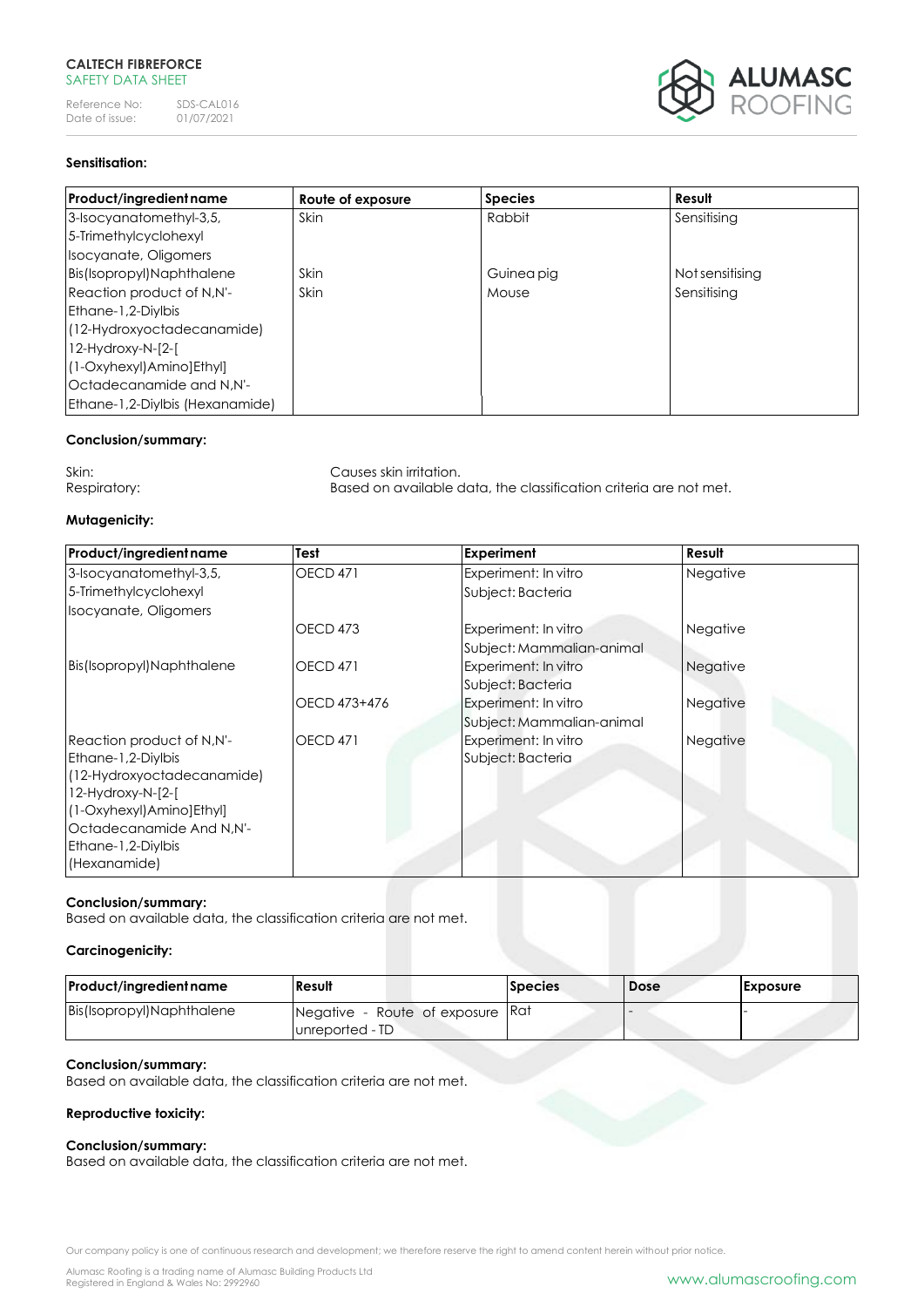

#### **Teratogenicity:**

#### **Conclusion/summary:**

Based on available data, the classification criteria are not met.

#### **Specific target organ toxicity (single exposure):**

| Product/ingredient name         | Category   | Route of exposure | Target organs            |
|---------------------------------|------------|-------------------|--------------------------|
| Xylene (Mixture of Isomeres)    | Category 3 | Not applicable    | <b>Respiratory tract</b> |
| 2-Methoxy-1-Methylethyl Acetate | Category 3 | Not applicable    | irritation               |

#### **Specific target organ toxicity (repeated exposure):**

| Product/ingredient name      | Category     | Route of exposure | Target organs    |
|------------------------------|--------------|-------------------|------------------|
| Xylene (Mixture of Isomeres) | I Category 2 | I Not determined  | I Not determined |

#### **Aspiration hazard:**

| Product/ingredient name            | Result                                |
|------------------------------------|---------------------------------------|
| Bis(Isopropyl)Naphthalene Xylene   | <b>ASPIRATION HAZARD - Category 1</b> |
| <i><b>IMixture of Isomeres</b></i> | <b>ASPIRATION HAZARD - Category 1</b> |

#### **Delayed and immediate effects as well as chronic effects from short and long-term exposure:**

#### **Short term exposure:**

| Potential immediate effects: | Not available. |
|------------------------------|----------------|
| Potential delayed effects:   | Not available. |
|                              |                |
| Long term exposure:          |                |
| Potential immediate effects: | Not available. |

Potential delayed effects: Not available.

## **Potential chronic health effects:**

| Product/ingredient name    | Result             | <b>Species</b> | Dose       | <b>Exposure</b> |
|----------------------------|--------------------|----------------|------------|-----------------|
| Bis(Isopropyl)Naphthalene  | Chronic NOAEL oral | Rat            | 170 mg/kg  | 6 months        |
| Reaction Product Of N, N'- | Chronic NOAEL oral | Rat            | 1000 mg/kg | 28 days; 7 days |
| Ethane-1,2-Diylbis         |                    |                |            | per week        |
| (12-Hydroxyoctadecanamide) |                    |                |            |                 |
| 12-Hydroxy-N-[2-[          |                    |                |            |                 |
| (1-Oxyhexyl)Amino]Ethyl]   |                    |                |            |                 |
| Octadecanamide and N,N'-   |                    |                |            |                 |
| Ethane-1,2-Diylbis         |                    |                |            |                 |
| (Hexanamide)               |                    |                |            |                 |

Conclusion/summary: Based on available data, the classification criteria are not met. General: Once sensitised, a severe allergic reaction may occur when subsequently exposed to very low levels. Carcinogenicity: No known significant effects or critical hazards. Mutagenicity: Mutagenicity: No known significant effects or critical hazards. Teratogenicity: No known significant effects or critical hazards. Development effects: No known significant effects or critical hazards. Fertility effects: No known significant effects or critical hazards. Other information: Not available.

#### **12. ECOLOGICAL INFORMATION**

#### **12.1 Toxicity**

There are no data available on the mixture itself. Do not allow to enter drains or watercourses.

The mixture has been assessed following the summation method of the CLP Regulation (EC) No 1272/2008 and is classified for eco-toxicological properties accordingly. See Sections 2 and 3 for details.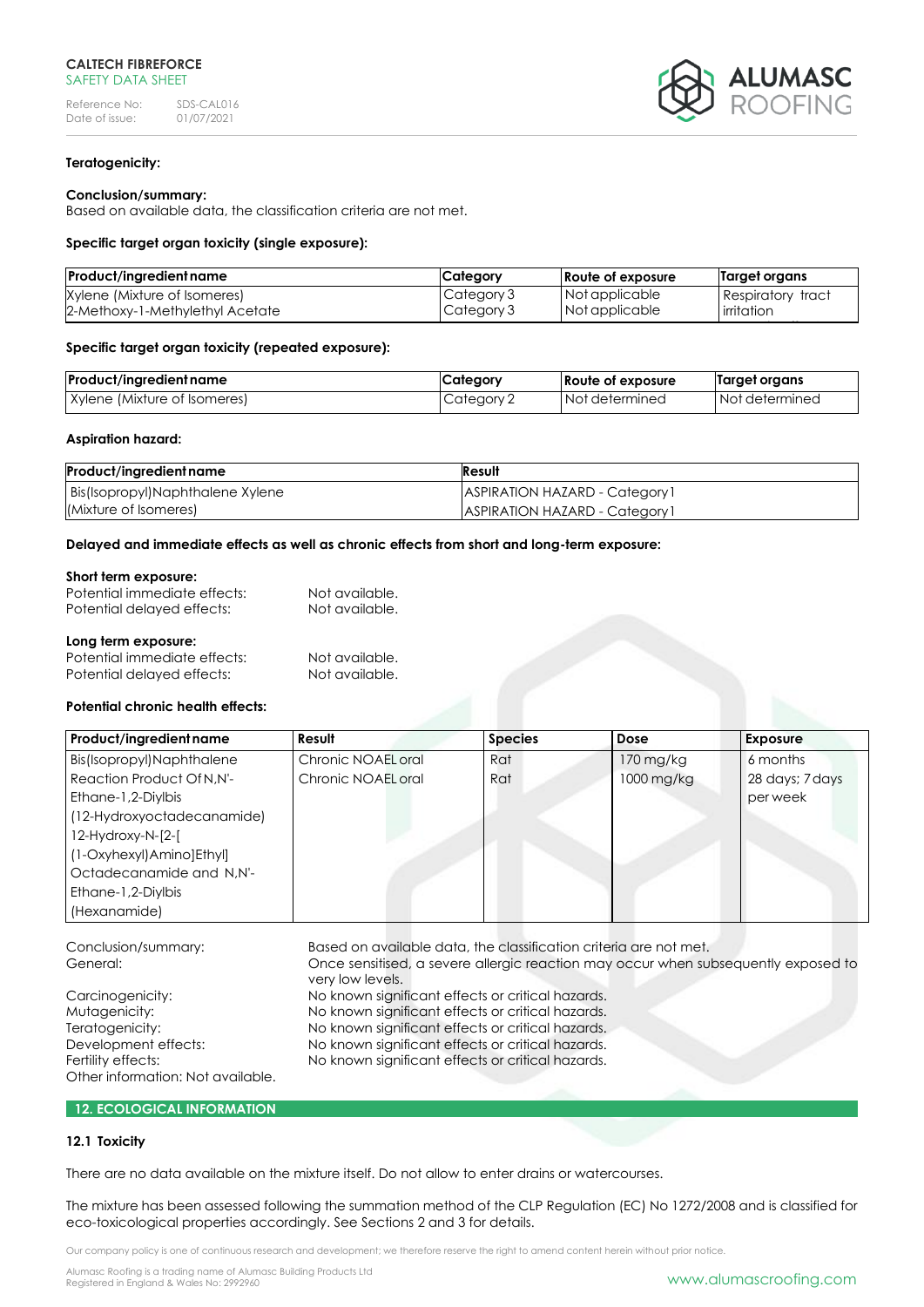Reference No: SDS-CAL016<br>Date of issue: 01/07/2021 Date of issue:



| Product/ingredient name         | Result                     | <b>Species</b>  | <b>Exposure</b> |
|---------------------------------|----------------------------|-----------------|-----------------|
| Aromatic Polyisocyanate         | Acute EC50 > 10000 mg/l    | <b>Bacteria</b> | 10 minutes      |
| Prepolymer N.O.S.               |                            |                 |                 |
| Bis(Isopropyl)Naphthalene       | Acute EC10 > 0,15 mg/l     | Algae           | 72 hours        |
|                                 | Acute EC10 > 0,16 mg/l     | Daphnia spec    | 48 hours        |
|                                 | Acute LC10 > 0,5 mg/l      | <b>Fish</b>     | 96 hours        |
|                                 | Acute NOEC > 0,013 mg/l    | Daphnia spec    | 21 days         |
| Oxazolidine, 3-Butyl-2-         | Acute EC50 1,1 mg/l        | Daphnia spec    | 48 hours        |
| (1-Ethylpentyl)-                |                            |                 |                 |
|                                 | Acute IC50 5,6 mg/l        | Algae           | 72 hours        |
|                                 | Acute LC50 20 mg/l         | <b>Fish</b>     | 96 hours        |
| 2-Methoxy-1-Methylethyl         | Acute EC50 408 to 500 mg/l | Daphnia spec    | 48 hours        |
| Acetate                         |                            |                 |                 |
|                                 | Acute LC50 161 mg/l        | <b>Fish</b>     | 96 hours        |
|                                 | Acute LC50 100 to 180mg/l  | <b>Fish</b>     | 96 hours        |
| Reaction product of N,N'-       | Acute EC50 > 1000 mg/l     | Daphnia spec    | 48 hours        |
| Ethane-1,2-Diylbis              |                            |                 |                 |
| (12-Hydroxyoctadecanamide)      |                            |                 |                 |
| 12-Hydroxy-N-[2-[               |                            |                 |                 |
| (1-Oxyhexyl) Amino] Ethyl]      | Acute LC50 > 1000 mg/l     | Fish            | 96 hours        |
| Octadecanamide and N,N'-        |                            |                 |                 |
| Ethane-1,2-Diylbis (Hexanamide) |                            |                 |                 |

# **Conclusion:**

Harmful to aquatic life with long lasting effects.

# **12.2 Persistence & degradability**

| Product/ingredient name      | Test | Result                       | Dose | <b>Inoculum</b> |
|------------------------------|------|------------------------------|------|-----------------|
| Xylene (Mixture of Isomeres) |      | 90 % - Readily - 5 days      |      |                 |
| Reaction product of N,N'-    |      | <70% - Not readily - 28 days |      |                 |
| <b>Ethane-1,2-Diylbis</b>    |      |                              |      |                 |
| (12-Hydroxyoctadecanamide)   |      |                              |      |                 |
| 12-Hydroxy-N-[2-[            |      |                              |      |                 |
| [1-Oxyhexyl]Amino]Ethyl]     |      |                              |      |                 |
| Octadecanamide and N,N'-     |      |                              |      |                 |
| <b>Ethane-1,2-Diylbis</b>    |      |                              |      |                 |
| (Hexanamide)                 |      |                              |      |                 |

# **Conclusion/summary:**

Based on available data, the classification criteria are not met.

| <b>Product/ingredient name</b>   | <b>Aquatic half-life</b>   | <b>Photolysis</b>     | Biodegradability |
|----------------------------------|----------------------------|-----------------------|------------------|
| Bis(Isopropyl)Naphthalene        | Fresh water 2,5 days, 20°C | $>70\%$ ; < 28 day(s) | Readily          |
| Xylene (Mixture of Isomeres)     |                            |                       | Readily          |
| 2-Methoxy-1-Methylethyl          |                            |                       | Readily          |
| Acetate                          |                            |                       |                  |
| <b>Reaction Product of N.N'-</b> |                            |                       | Not readily      |
| <b>Ethane-1,2-Divibis</b>        |                            |                       |                  |
| (12-Hydroxyoctadecanamide)       |                            |                       |                  |
| 12-Hydroxy-N-[2-[                |                            |                       |                  |
| (1-Oxyhexyl) Amino] Ethyl]       |                            |                       |                  |
| Octadecanamide And N,N'-         |                            |                       |                  |
| <b>Ethane-1,2-Divibis</b>        |                            |                       |                  |
| (Hexanamide)                     |                            |                       |                  |

Our company policy is one of continuous research and development; we therefore reserve the right to amend content herein without prior notice.

Alumasc Roofing is a trading name of Alumasc Building Products Ltd<br>Registered in England & Wales No: 2992960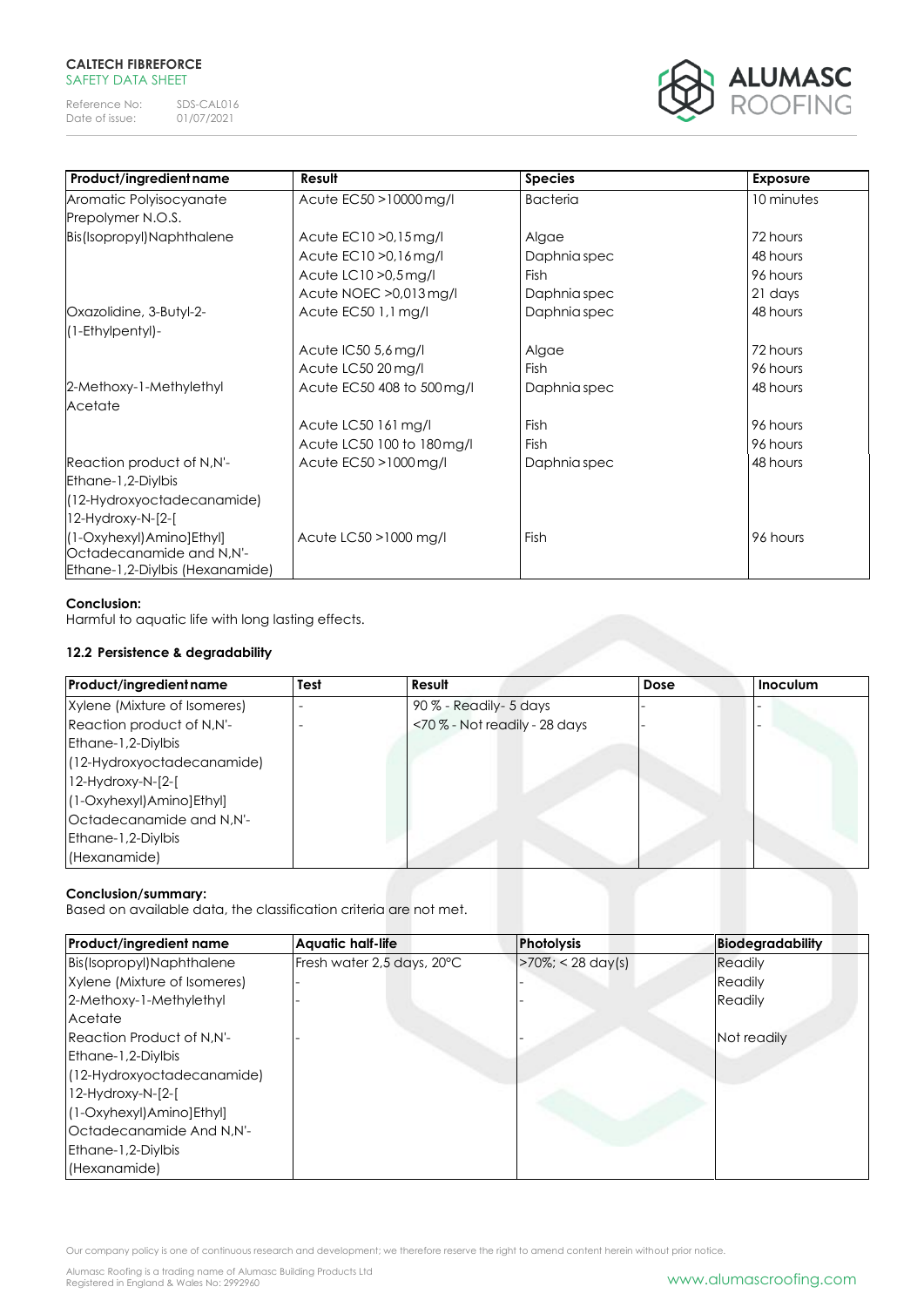

# **12.3 Bioaccumulative potential**

| <b>Product/ingredient name</b> | LogPow  | <b>BCF</b>   | Potential |
|--------------------------------|---------|--------------|-----------|
| 2-Ethylhexyl                   | 5,6     |              | High      |
| (3-Isocyanatomethylphenyl)-    |         |              |           |
| Carbamate                      |         |              |           |
| Propylene Carbonate            | $-0,41$ |              | Low       |
| Bis(Isopropyl)Naphthalene      | 6.081   | 1800 to 6400 | High      |
| Xylene (Mixture of Isomeres)   | 3,12    | 8.1 to 25.9  | Low       |
| 2-Methoxy-1-Methylethyl        | 1,2     |              | Low       |
| Acetate                        |         |              |           |
| Tris(2-Methoxyethoxy)          | 0,26    |              | Low       |
| Vinylsilane                    |         |              |           |

# **12.4 Mobility in soil**

**Soil/water partition coefficient (Koc):** Not available.

### **Mobility:**

Not available

#### **12.5 Results of PBT and vPvB assessment**

Not applicable.

#### **12.6 Other adverse effects**

No known significant effects or critical hazards.

# **13. DISPOSAL CONSIDERATIONS**

#### **13.1Waste treatment methods**

# **Product:**

| Methods of disposal:     | The generation of waste should be avoided or minimised wherever possible.<br>Disposal of this product, solutions and any by-products should at all times comply with<br>the requirements of environmental protection and waste disposal legislation and any<br>regional local authority requirements. Dispose of surplus and non-recyclable products<br>via a licensed waste disposal contractor. Waste should notbe disposed of untreated to<br>the sewer unless fully compliant with the requirements of all authorities with jurisdiction. |
|--------------------------|-----------------------------------------------------------------------------------------------------------------------------------------------------------------------------------------------------------------------------------------------------------------------------------------------------------------------------------------------------------------------------------------------------------------------------------------------------------------------------------------------------------------------------------------------|
| Hazardous waste:         | Yes.                                                                                                                                                                                                                                                                                                                                                                                                                                                                                                                                          |
| Disposal considerations: | Do not allow to enter drains or watercourses. Residues in empty containers should be<br>neutralised with a decontaminant (see section 6).<br>Dispose of according to all federal, state and local applicable regulations.<br>If this product is mixed with other wastes, the original waste product code may no longer<br>apply and the appropriate code should be assigned.                                                                                                                                                                  |

For further information, contact your local waste authority.

#### **European waste catalogue (EWC):**

The European Waste Catalogue classification of this product, when disposed of as waste, is:

| <b>Waste code</b> | <b>Waste designation</b>                                                          |
|-------------------|-----------------------------------------------------------------------------------|
| 08 01 11*         | waste paint and varnish containing organic solvents or other hazardous substances |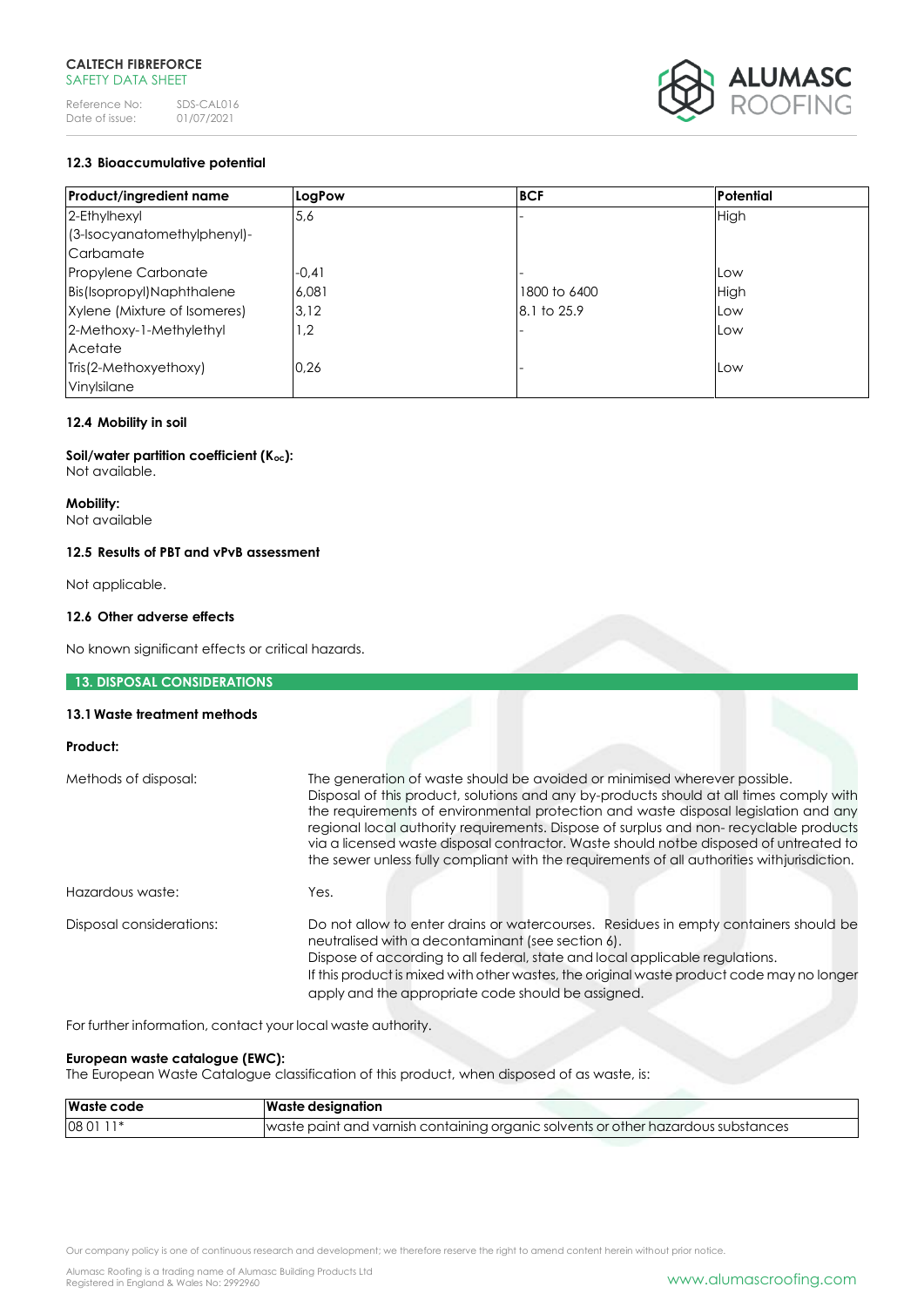



| Method of disposal:      | The generation of waste should be avoided or minimised wherever possible. Waste<br>packaging should be recycled. Incineration or landfill should only be considered when<br>recycling is not feasible.                                                                                                                                     |
|--------------------------|--------------------------------------------------------------------------------------------------------------------------------------------------------------------------------------------------------------------------------------------------------------------------------------------------------------------------------------------|
| Disposal considerations: | Using information provided in this safety data sheet, advice should be obtained from<br>the relevant waste authority on the classification of empty containers.<br>Empty containers must be scrapped or reconditioned.<br>Dispose of containers contaminated by the product in accordance with local or<br>national legal provisions.      |
| Special precautions:     | This material and its container must be disposed of in a safe way. Care should be taken<br>when handling emptied containers that have not been cleaned or rinsed out. Empty<br>containers or liners may retain some product residues. Avoid dispersal of spilt material<br>and runoff and contact with soil, waterways, drains and sewers. |

# **14. TRANSPORT INFORMATION**

|                                 | <b>ADR/RID</b> | <b>ADN</b>    | <b>IMDG</b>   | <b>IATA</b>   |
|---------------------------------|----------------|---------------|---------------|---------------|
| 14.1 UN number                  | Not regulated  | Not regulated | Not regulated | Not regulated |
| 14.2 UN proper shipping name    |                |               |               |               |
| 14.3 Transport hazard class(es) |                |               |               |               |
| 14.4 Packing group              |                |               |               |               |
| 14.5 Environmental hazards      | <b>No</b>      | Νo            | Νo            | No            |
| <b>Additional information</b>   |                |               |               |               |

#### **14.6 Special precautions for user**

Transport within user's premises: always transport in closed containers that are upright and secure. Ensure that persons transporting the product know what to do in the event of an accident or spillage.

#### **15. REGULATORY INFORMATION**

**15.1 Safety, health and environmental regulations/legislation specific for the substance or mixture**

# **EU Regulation (EC) No. 1907/2006 (REACH):**

# **Annex XIV - List of substances subject to authorisation Annex XIV:**

None of the components are listed.

# **Substances of very high concern:**

None of the components are listed.

**Annex XVII - Restrictions on the manufacture, placing on the market and use of certain dangerous substances, mixtures and articles:** 

Not applicable.

# **Other EU Regulations:**

| VOC:                       | The provisions of Directive 2004/42/EC on VOC apply to this product. Refer to the<br>product label and/or technical data sheet for further information. |
|----------------------------|---------------------------------------------------------------------------------------------------------------------------------------------------------|
| VOC for ready use mixture: | 2004/42/EC - IIA/j: 500g/l (2010). <= 160g/IVOC.                                                                                                        |
| Europe inventory:          | Not determined.                                                                                                                                         |
| Black list chemicals:      | $(76/464/EEC)$ .                                                                                                                                        |

| <b>Product/ingredient name</b>    | Carcinogenic effects Mutagenic effects | Developmental effects Fertility effects |                |
|-----------------------------------|----------------------------------------|-----------------------------------------|----------------|
| Tris(2-Methoxyethoxy) Vinylsilane |                                        |                                         | Repr. 2, H361f |
|                                   |                                        |                                         | (Fertility)    |

Our company policy is one of continuous research and development; we therefore reserve the right to amend content herein without prior notice.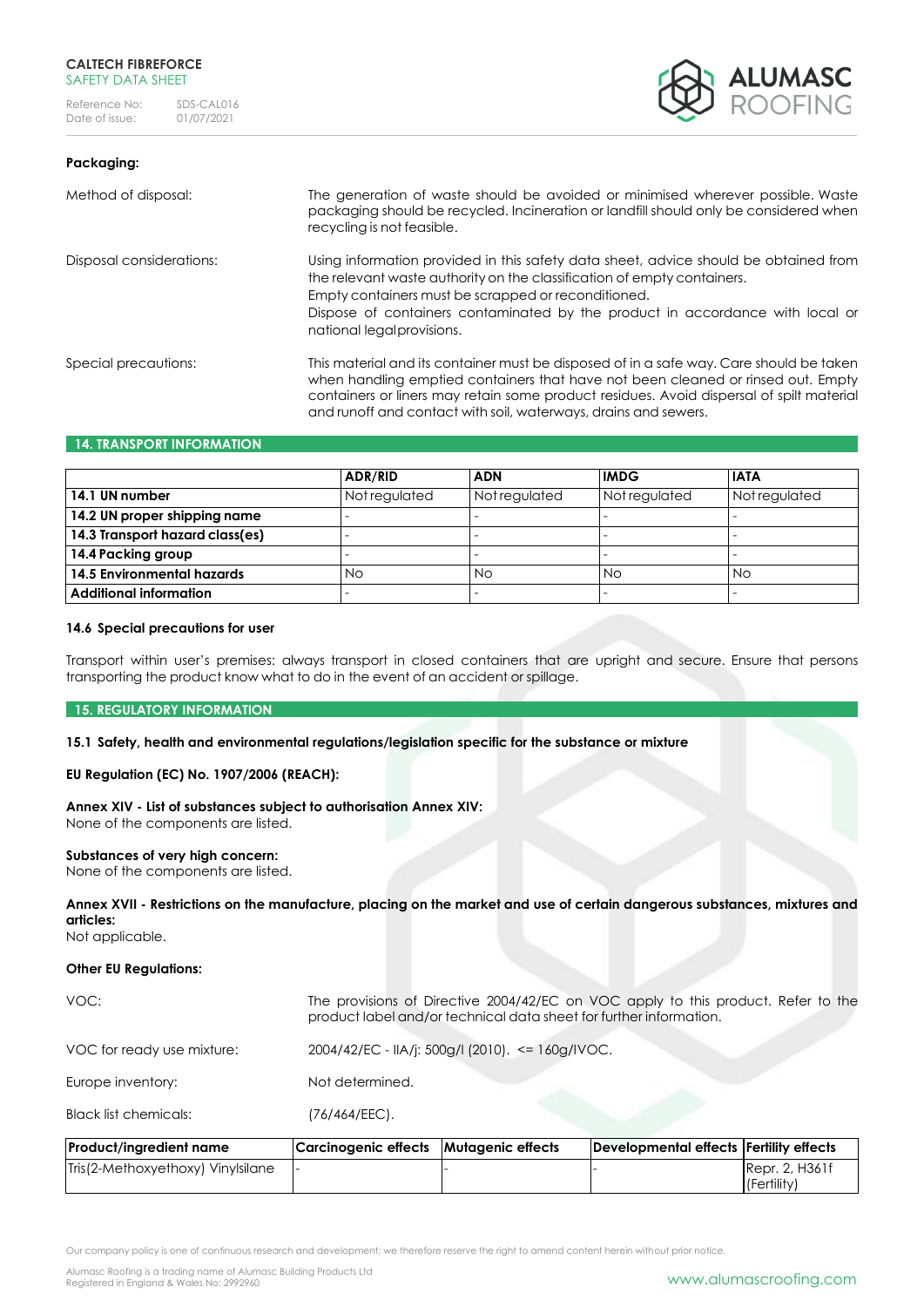Reference No: SDS-CAL016<br>Date of issue: 01/07/2021 Date of issue:



#### **Ozone depleting substances (1005/2009/EU):** Not listed.

**Prior Informed Consent (PIC) (649/2012/EU):** Not listed.

# **Seveso directive:**

This product is controlled under the Seveso Directive.

# **National regulations:**

| Industrial use: |  |
|-----------------|--|
|-----------------|--|

The information contained in this safety data sheet does not constitute the user's own assessment of workplace risks, as required by other health and safety legislation. The provisions of the national health and safety at work regulations apply to the use of this product at work.

References: EH40/2005 Workplace exposure limits. Conforms to Regulation (EC) No. 1907/2006 (REACH), Annex II, as amended by Regulation (EU) No.2016/918.

#### **International regulations:**

**Chemical Weapon Convention List Schedules I, II & III Chemicals:** Not listed.

#### **Montreal Protocol (Annexes A, B, C, E):** Not listed.

**Stockholm Convention on Persistent Organic Pollutants:** Not listed.

**Rotterdam Convention on Prior Informed Consent (PIC):** Not listed.

#### **UNECE Aarhus Protocol on POPs and Heavy Metals:** Not listed.

**CN code:**  3208 90 91

#### **International lists:**

#### **National inventory:**

Malaysia: Not determined New Zealand: Not determined. Philippines: Not determined. Republic of Korea: Not determined. Taiwan: Not determined. Turkey: Not determined. United States: Not determined.

Australia: At least one component is not listed. Canada: Canada: Not determined. China: Not determined. Japan: Japan inventory (ENCS): Not determined. Japan inventory (ISHL) : Not determined.

#### **15.2Chemical safety assessment**

No Chemical Safety Assessment has been carriedout.